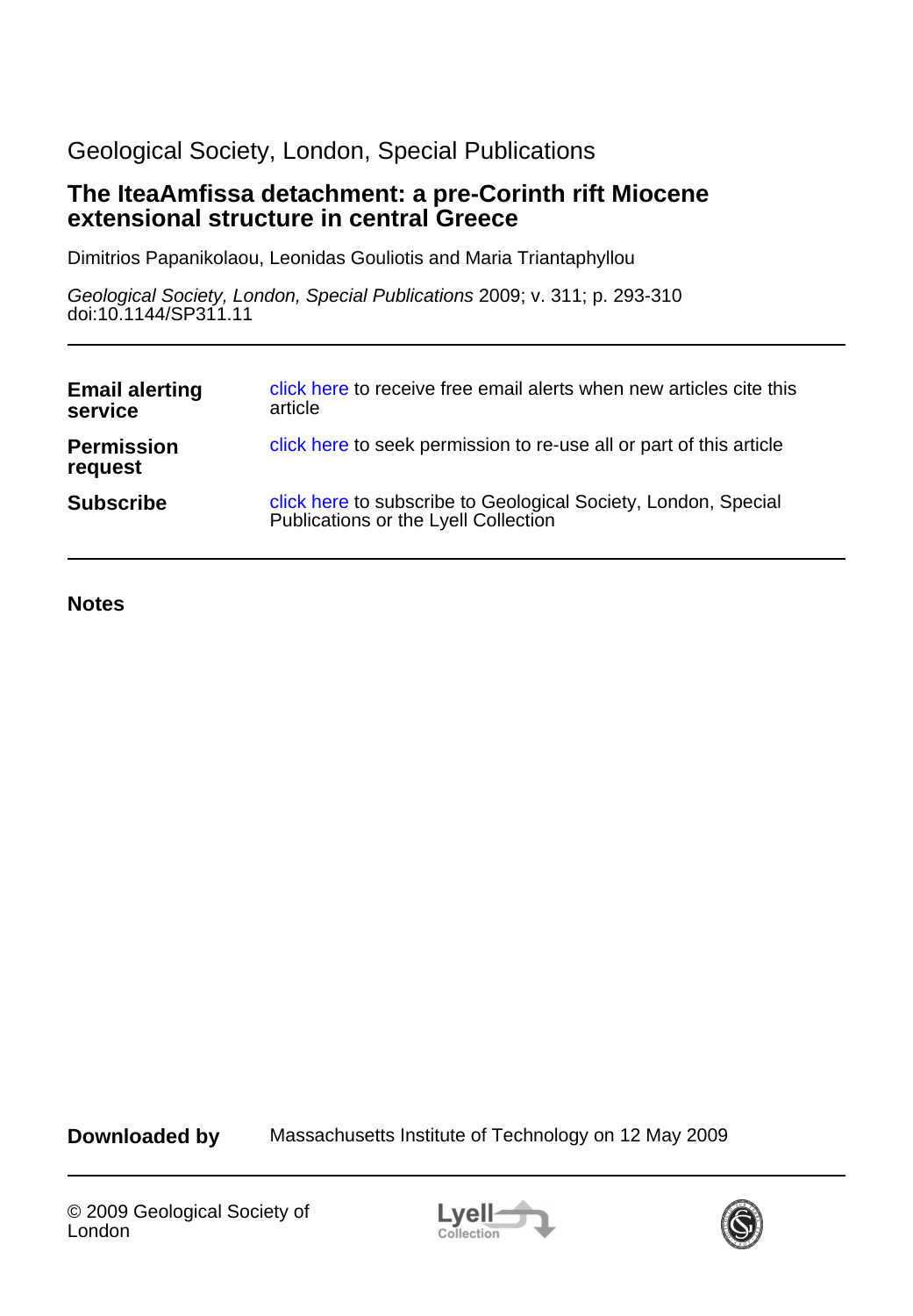## The Itea –Amfissa detachment: a pre-Corinth rift Miocene extensional structure in central Greece

### DIMITRIOS PAPANIKOLAOU\*, LEONIDAS GOULIOTIS & MARIA TRIANTAPHYLLOU

*University of Athens, Faculty of Geology and Geo-environment, Panepistimioupoli Zografou, 15784, Athens, Greece*

*\*Corresponding author (e-mail: dpapan@geol.uoa.gr)*

Abstract: The Itea –Amfissa valley, separating Giona Mountain to the west from Parnassos Mountain to the east, is related to an extensional detachment observed along the eastern slopes of Giona. The detachment is traced for 30 km north of the Corinth Gulf and dips  $25^{\circ} - 40^{\circ}$  to the east, showing an east–west extension parallel to the Hellenic arc. The lower nappes of Pindos, Penteoria, Vardoussia and mainly the basal thrust of the Parnassos unit form part of the footwall, whereas the upper thrusts of the Parnassos unit and the Western Thessaly–Beotia nappe form part of the hanging wall. The eastern slopes of Giona are controlled by the detachment and several hundred metres of syn-tectonic breccia-conglomerates are observed at the top of the hanging wall rocks and are back-tilt towards the detachment plane. Two conglomeratic sequences are distinguished: the lower one consists of argillaceous matrix and abundant ophiolite detritus whereas the upper one bears carbonate matrix with carbonate detritus together with large olistholites of Mesozoic limestones. Based on calcareous nannofossils a middle Miocene age has been determined for the lower formation and a middle– upper Miocene age is probable for the upper. Planation surfaces cut on top of the sediments rise from south to north starting from sea level at Galaxidi to about 1400 m at Prosilio. The throw of the detachment is about 2.5–4.2 km measured mainly from the structural omission of the Alpine tectono-stratigraphic units. A contrast between the footwall and the hanging wall structure is described, with monoclinic sequence of the Parnassos nappe dipping to the west in the footwall but a complex synsedimentary horst and graben structure of sliding blocks of Alpine formations within the Miocene clastic sequences in the hanging wall. The detachment has been deformed by the east–west-trending steep normal faults that have created the Corinth rift during late Pliocene–Quaternary time showing a north– south extension. The Itea – Amfissa detachment forms the northern tip of the broader East Peloponnesus detachment, observed south of the Corinth rift structure from Feneos to Kyparissi. Similar geodynamic phenomena with large olistholites and breccia conglomerates are known from the Serravalian of Crete, related to the activity of the Cretan detachment.

The two highest mountains of Sterea Hellas in central Greece, north of the Corinth Gulf, are Giona (2507 m) in the west and Parnassos (2455 m) in the east (Fig. 1). They are separated by a narrow morphological valley, covered by alluvial deposits with famous olive groves, cropping from the Itea Gulf in the south to the city of Amfissa in the north. This prominent morphological feature trends north – south at right-angles to the east-west-trending Corinth Gulf, which is well known to be the result of neotectonic activity of east –west-trending normal faults (e.g. Armijo *et al.* 1996). Surprisingly, no tectonic structure or other geodynamic process (e.g. erosion) has ever been reported in the literature to explain this north– south-trending valley. Alpine structures might have produced this morphological feature, parallel to a thrust or a syncline in a north– south direction, which is the general Alpine tectonic trend along central and western Greece. However, both mountains on both sides of the Itea–Amfissa depression are located on the same geotectonic unit of Parnassos (Renz 1955; Papastamatiou 1960; Celet 1962) and no particular thrust or fold has been reported so far that would explain the formation of the valley (Celet 1962; Schwan 1976) (Fig. 1). Interestingly, the existence of post-Alpine clastic sediments of unknown age has been reported in the area of Aghia Efthymia village along the eastern slopes of Giona, capped by a well-developed planation surface at about 350 –400 m of elevation and in the area of Prosilio at about 1000–1200 m (Papastamatiou *et al.* 1960, 1962; Celet 1962). This is the most important outcrop of post-Alpine sediments along the northern margin of the Corinth Gulf, in contrast to the southern margin, where post-Alpine sediments crop out almost everywhere along the north Peloponnesus coastline from Corinth to Patras (Fig. 1).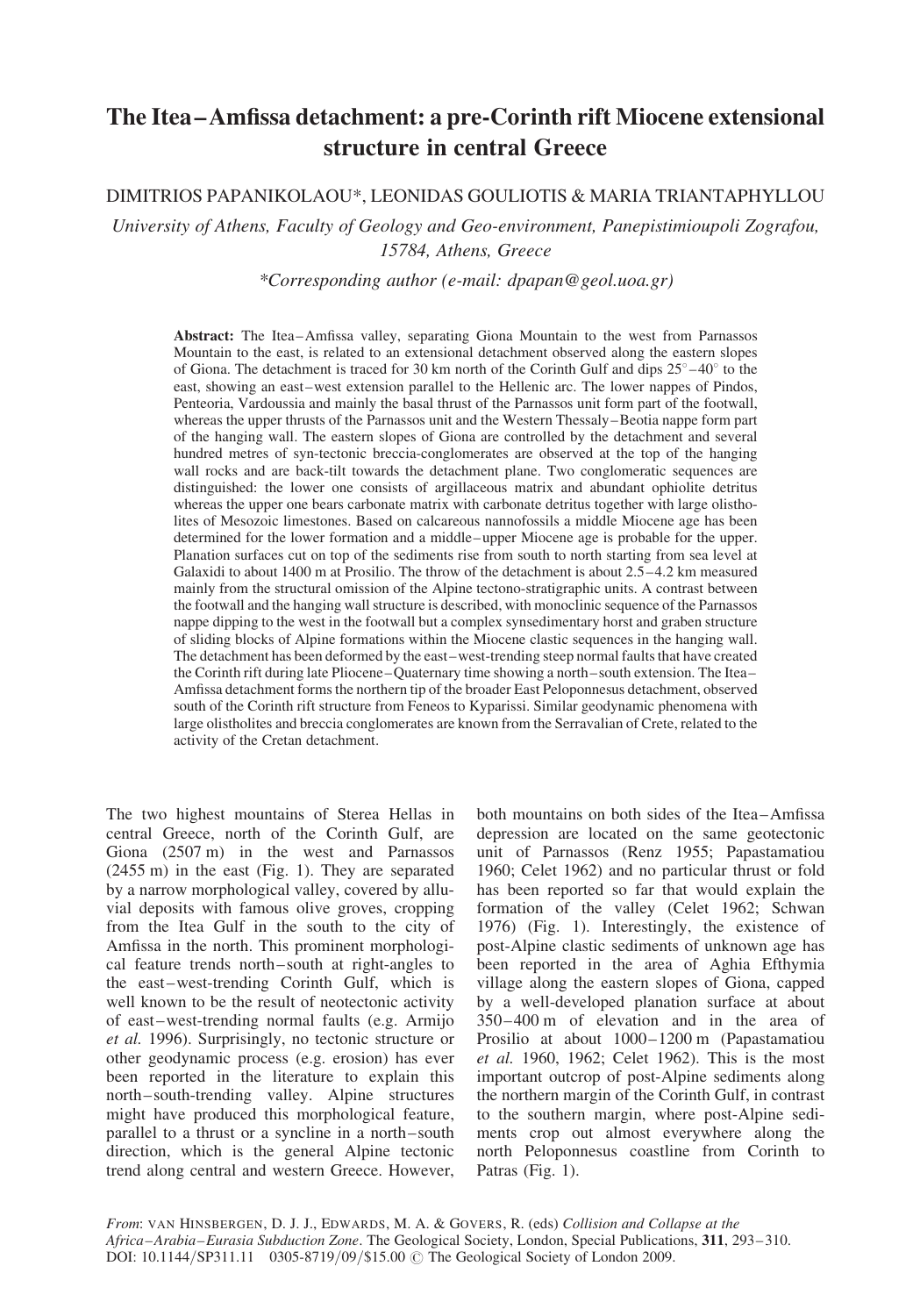

Fig. 1. The studied area within the geographical and geotectonic frame of central Sterea. (1) post-Alpine sediments, mainly Plio-Quaternary; (2) Miocene sediments of the Itea –Amfissa basin; (3) Tectonic units of the Internal Hellenides, mainly SubPelagonian; (4) Western Thessaly–Beotia unit; (5) Parnassos unit; (6) Vardoussia unit; (7) Penteoria unit; (8) Pindos unit; (9) Alpine overthrust; (10) Miocene detachments and normal faults; (11) Plio-Quaternary normal faults.

Our study has shown the existence of a major extensional detachment fault along the eastern slopes of the Giona Mountain, trending in the north–south direction. This Itea–Amfissa detachment

has created the Itea–Amfissa depression with clastic sedimentation during Miocene, before the onset of the east–west trending faults of the modern Corinth rift structure.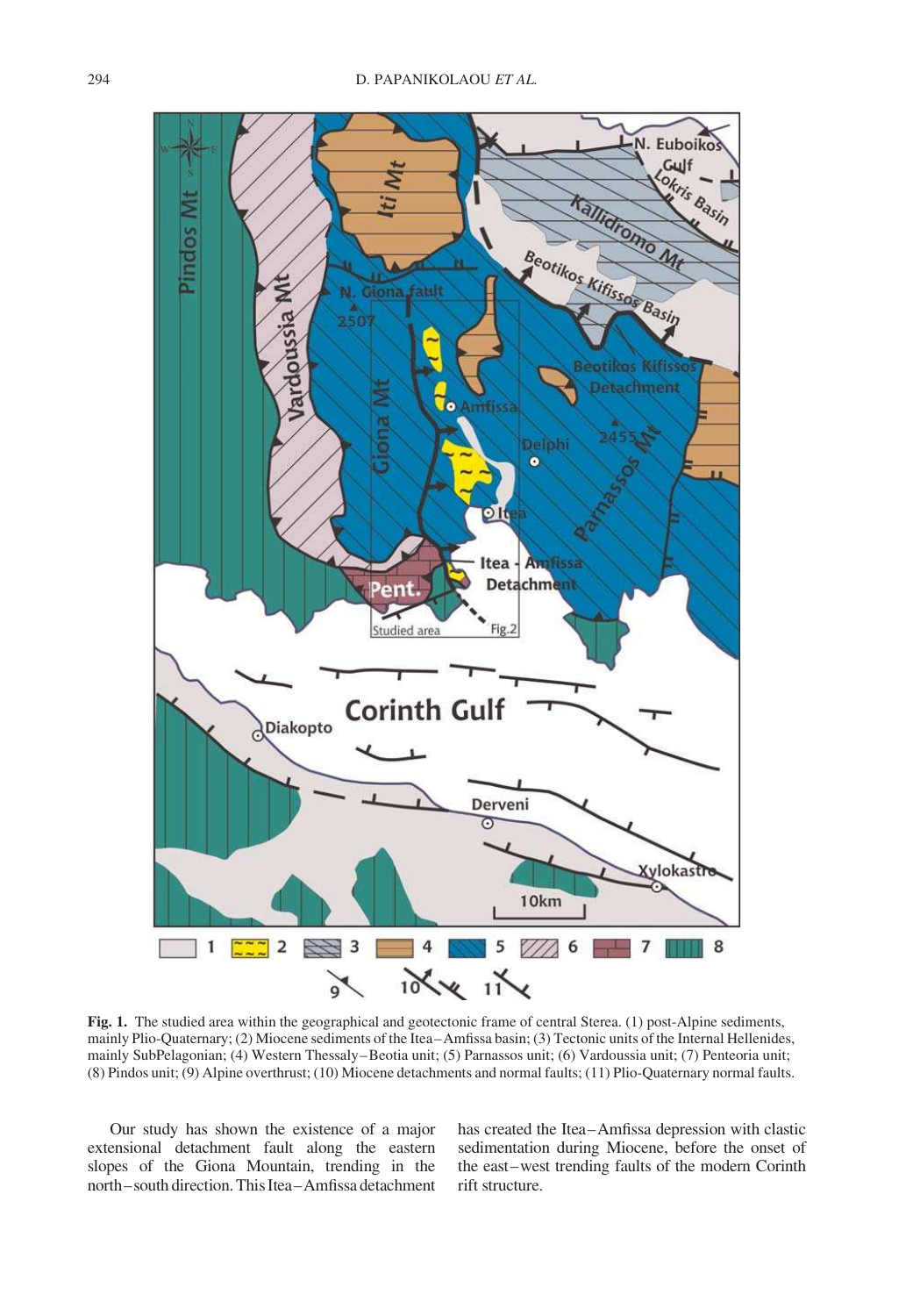## The geology of the eastern Giona Mountain and the valley of Itea –Amfissa

The Alpine structure of both Giona Mountain and Itea–Amfissa valley comprises a number of thrust units incorporating shallow-water carbonate rocks belonging to the Parnassos platform (Philippson 1898; Renz 1955; Papastamatiou 1960; Celet 1962). At the southern end of Giona Mountain on the Galaxidi peninsula some thrust sheets belonging to the lower parts of the nappe pile show differentiated stratigraphy, with rocks deposited either in slopes or in basinal environments, showing a lateral transition towards the Pindos basin, which forms the next lower nappe cropping out to the west (Celet 1960; Papastamatiou & Tataris 1963; Wiedenmayer 1963; Johns 1979).

Our mapping distinguished four nappes along the southern Giona section (Fig. 2) with: (i) the Pindos nappe at the base, containing Cretaceous pelagic carbonates and Paleocene flysch; (ii) the Penteoria nappe on top of the Pindos, consisting of upper Triassic–middle Jurassic shallow water carbonates overlain by upper Jurassic –Cretaceous pelagic sequences and Paleocene–Eocene flysch; (iii) the Vardoussia nappe overlying the Penteoria nappe, featured by transitional slope facies from the upper Triassic to the Cretaceous and Paleocene– Eocene flysch; and (iv) the Parnassos nappe on top of the previous nappes, containing carbonate platform strata from the upper Triassic to the upper Cretaceous, interrupted by three main bauxite horizons ( $b_1$  in the upper Jurassic,  $b_2$  in the lower Cretaceous and  $b_3$  in the upper Cretaceous) and covered by Paleocene–Eocene flysch deposits.

Internal thrusts are present within each nappe. For example, in the northern part of the Itea– Amfissa valley in the area east of Prosilio, there are two thrust sheets present in the upper part of the Parnassos nappe (Figs 2 and 3, profile  $A - A'$ ). The highest nappe in this area, the nappe of Western Thessaly –Beotia, lies with a subhorizontal contact above the Parnassos thrust sheets at the western end of the Parnassos Mountain, known as Gerolekas (Fig. 2). This upper nappe is of more internal origin and belongs to the transitional units between the Parnassos platform and the Internal Hellenides (Celet *et al.* 1976; Papanikolaou & Sideris 1979; Papanikolaou 1986). Its main characteristic is that the stratigraphic column is continuous from the Triassic – Jurassic to the Cretaceous – Eocene, with the upper Jurassic –lower Cretaceous flysch type sediments bearing abundant ophiolite detritus marking the vertical transition. In contrast, the units of the Internal Hellenides, like the Subpelagonian, are characterized by a prominent orogenic unconformity in the upper Cretaceous, which covers both the Triassic– Jurassic sediments and the

previously emplaced ophiolite nappe. These more internal nappes crop out north of the Parnassos Mountain in the area between the Beotikos Kifisos Basin and Kalidromon Mountain up to the Northern Evoikos Gulf (Fig. 1). The subsidence of the higher nappes and the formation of the Beotikos Kifisos and Lokris post-Alpine basins are due to the activity of the NE-dipping Beotikos Kifisos extensional detachment (Kranis & Papanikolaou 2001) (Fig. 1). Another normal fault trending east-west marks the tectonic boundary of Giona Mountain with Iti Mountain to the north. This fault has subsided the block of Iti Mountain to the north of Giona Mt by more than 1 km of throw. This activity has resulted in the preservation of the outcrops of the Western Thessaly –Beotia nappe in Iti Mt, whereas in Giona Mt this nappe has been eroded.

The Itea–Amfissa north– south-trending extensional detachment system, reported here for the first time, is developed along the eastern slopes of Giona Mountain (Fig. 2). This detachment is first exposed from the south in the area of Galaxidi and can be traced northwards, east of Penteoria and Vounichora villages to further north in the area west of Amfissa and Prosilio.

The overall tectonic structure of the Eastern Giona and the Itea–Amfissa valley is shown in three NE –SW tectonic profiles (Fig. 3). The central and the northern profile (Fig. 3,  $A - A'$ , B-B') show that the footwall of the detachment is made from the lower thrust sheet of the Parnassos nappe, whose carbonate sequence generally dips  $15^{\circ}$ –30° to the west. This is in agreement with the fact that all along the detachment surface the age of footwall rocks of the platform carbonates is upper Triassic –lower Jurassic and only along the western part of Giona Mountain do the Cretaceous formations crop out. At the southern profile (Fig. 3,  $C-C'$ ) the upper Triassic base of the Penteoria nappe occurs at the footwall. Small tectonic wedges of the Vardoussia nappe occur along the detachment and below the lower thrust unit of the Parnassos nappe, forming the hanging wall.

In contrast, the structure within the hanging wall of the detachment is complex with a number of thrust sheets belonging to the upper part of the Parnassos nappe, cropping out together with the upper nappe of Western Thessaly–Beotia and the post-Alpine sediments of Aghia Efthymia and Prosilio. The general dip of the thrust sheets in the hanging wall is towards the east, with two distinct thrust sheets of Parnassos unit dipping below the Western Thessaly –Beotia nappe along the Gerolekas slopes. It is noteworthy that only the Ailias tectonic block (Fig. 3, profile  $C - C'$ ) is made of the lower part of the stratigraphic sequence of Parnassos, incorporating mainly the upper Triassic –middle Jurassic formations, whereas the other blocks of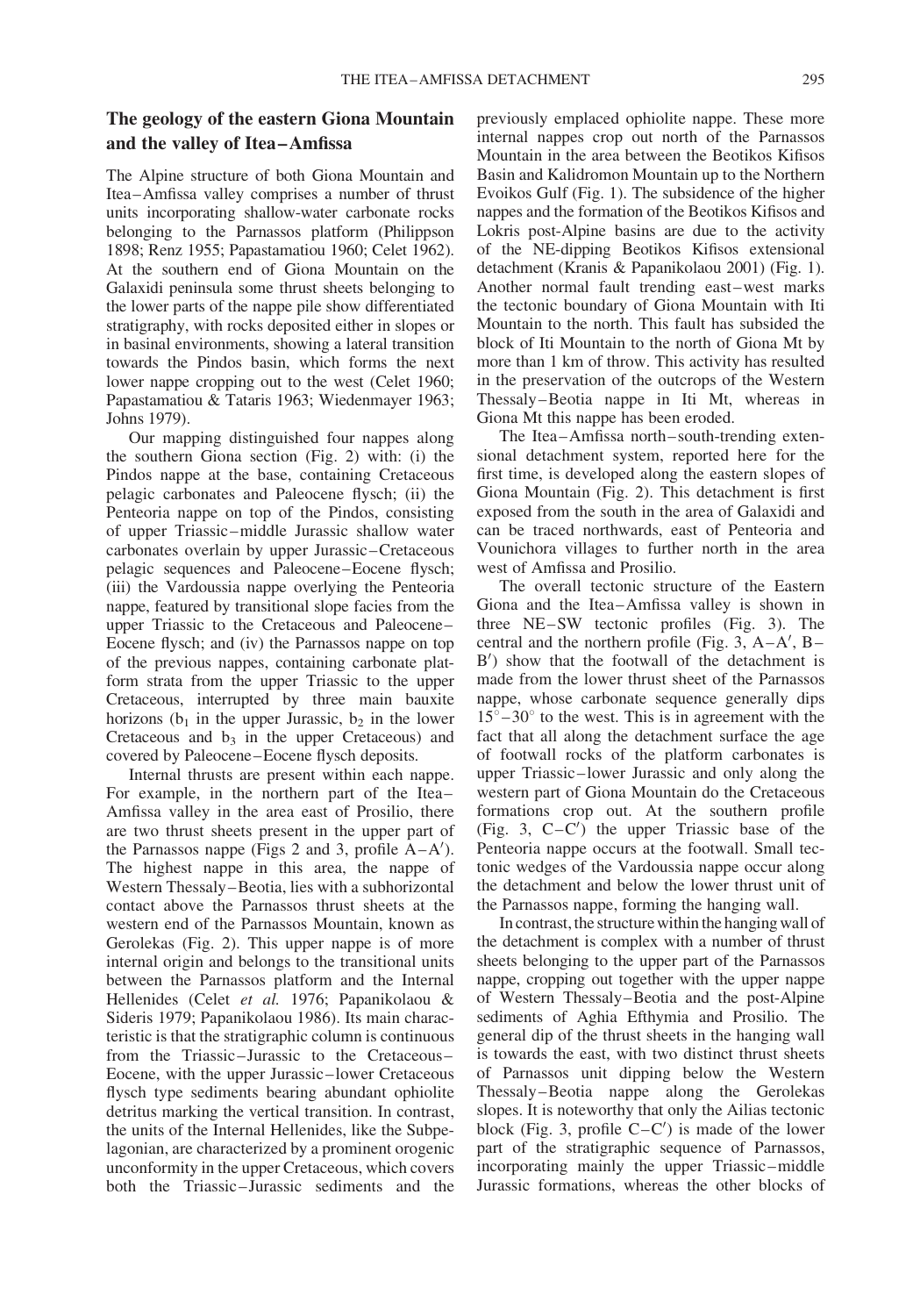

Fig. 2. Simplified geological map of the studied area in the Eastern Giona Mountain and the Itea-Amfissa Valley (based on the maps of Papastamatiou *et al.* 1960, 1962 at scale 1:50 000 and our own mapping at scale 1:10 000). (1) Quaternary deposits; (2) Upper sequence of sediments, middle–upper ?Miocene; (3) Lower sequence of sediments, lower–middle Miocene; (4) Western Thessaly–Beotia nappe; (5a) Parnassos flysch, Paleocene–Eocene; (5b) Parnassos carbonate platform, upper Triassic –upper Cretaceous; (6) Vardoussia nappe; (7a) Penteoria flysch,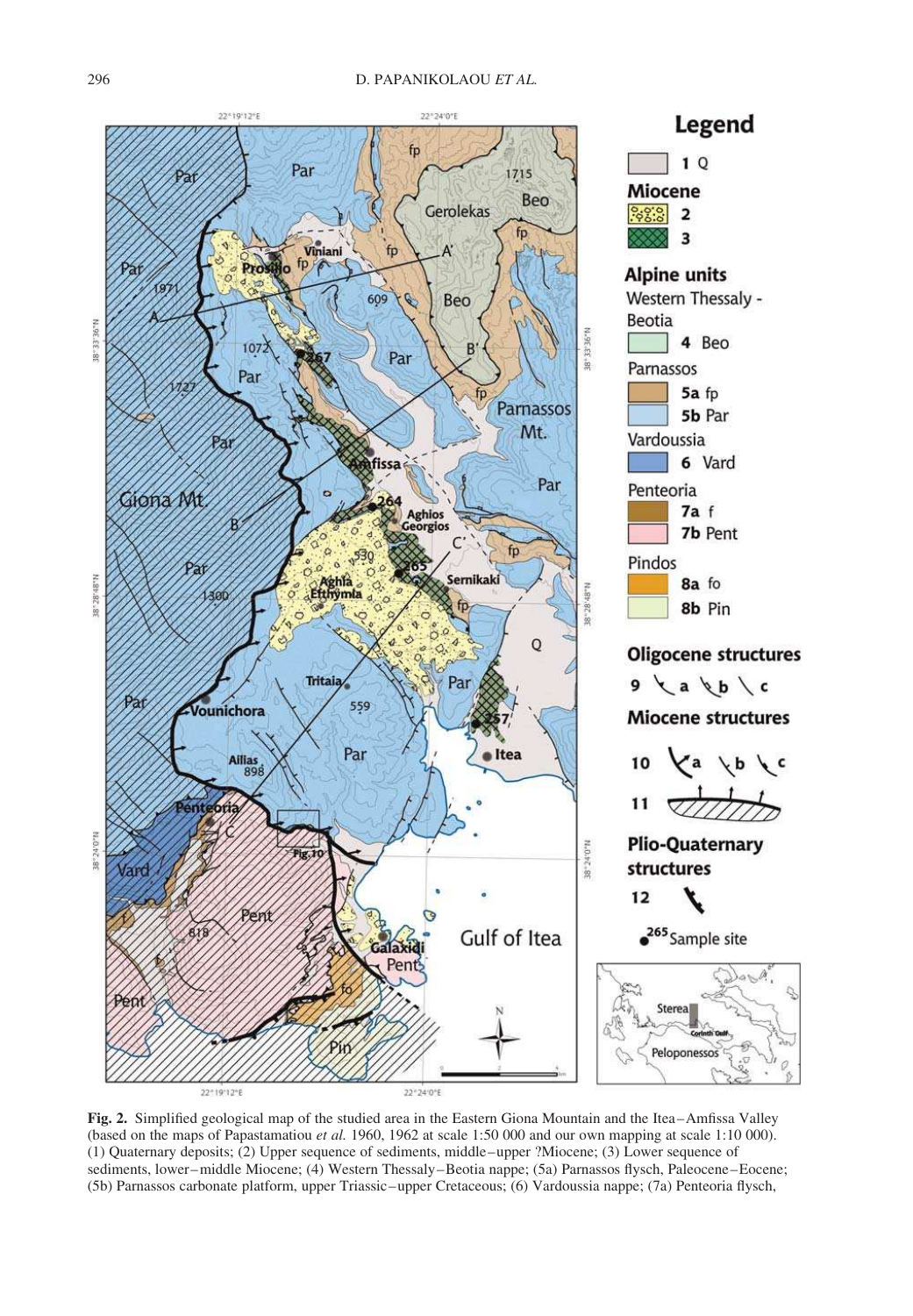

Fig. 3. Tectonic profiles across the Itea–Amfissa detachment. Their location is given on the geological map of Figure 2.

the hanging wall incorporate thrust sheets with upper Jurassic –Eocene formations. The dip of the Aghia Efthymia and Prosilio clastic sediments is usually  $10^{\circ} - 30^{\circ}$  to the west into the detachment surface. Some steep North–NE–South–SW-trending

normal faults are present within the hanging wall rocks close to the detachment.

No other post-Alpine sediments are observed in the area with the exception of some Quaternary scree and alluvium.

Fig. 2. (*Continued*) Paleocene–Eocene; (7b) Penteoria carbonate sequence, upper Triassic–upper Cretaceous; (8a) Pindos flysch, Paleocene–Eocene, (8b) Pindos pelagic sequence, upper Cretaceous; (9) Alpine structures, Oligocene; (9a) overthrust, (9b) thrust, (9c) fault; (10) Miocene structures, (10a) extensional detachment, (10b) normal fault, (10c) gravity nappe, (11) shaded area marks the geological formations of the detachment's footwall; (12) normal faults of the Corinth rift system.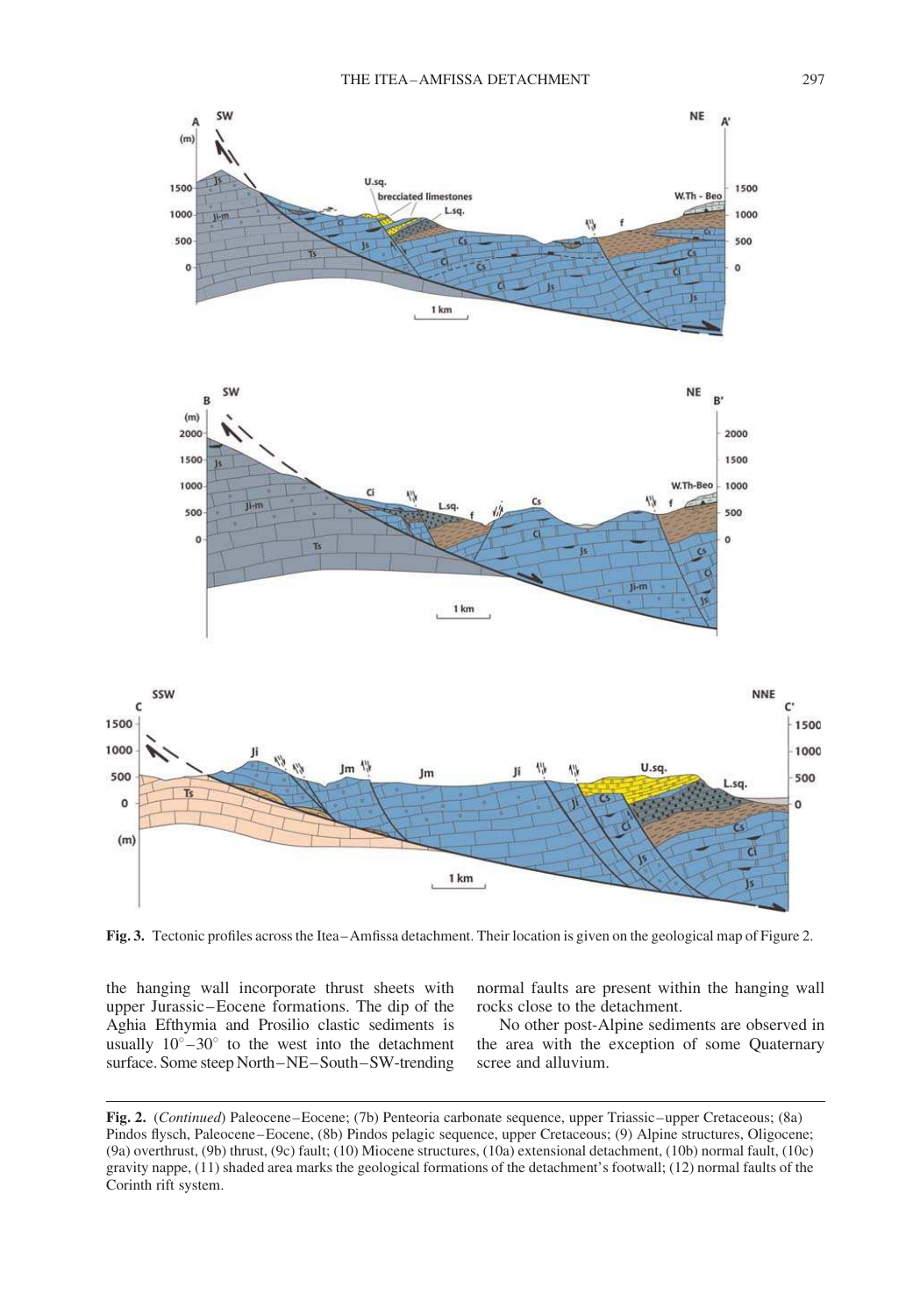## The Itea-Amfissa sedimentary deposits: Tectonostratigraphy and age assessment

Several hundred metres of coarse clastic sediments are observed at the top of the hanging wall succession along the detachment. They generally consist of breccia and conglomerates alternating with sandy and clay layers including smaller pebbles. These sediments represent the remnants of the Itea–Amfissa basin that was formed during the Miocene at the hanging wall of the detachment. The present day Itea–Amfissa valley has been uplifted and incised the Miocene sedimentary basin. Present-day alluvial deposits are observed at altitudes from sea level to 200 m along the valley, whereas the top of the Miocene sedimentary succession is observed several hundred metres higher along the eastern slopes of Giona Mt Outcrops of sediments are traced in Galaxidi, Aghia Efthymia and Prosilio with progressively increasing altitude northwards. Thus, the southern outcrops around Galaxidi are observed at about  $0-50$  m, the outcrops at the central part around Aghia Efthymia at about 350– 500 m and the outcrops at the northern part of the study area around Prosilio at about 800 – 1300 m (Fig. 2).

Two stratigraphic sequences can de distinguished in the sedimentary deposits of the Itea–Amfissa basin. The lower sequence crops out: (a) on the hillside north of Itea; (b) along the slopes of the cliff separating the Aghia Efthymia planation surface from the alluvial plane of Amfissa in the area of villages Sernikaki, Aghios Konstantinos and Aghios Georgios; (c) in the area of Prosilio; and (d) in narrow outcrops at the base of the limestone cliffs in the area west of Amfissa (Fig. 2). The upper sequence extends over large areas forming a subhorizontal relief in the planation surfaces of Aghia Efthymia and Prosilio (Fig. 2). The main difference of the two sequences is the lithological composition of the clasts in the pebbles and breccia of the conglomerates and the matrix. In particular, the lower sequence comprises mainly sandstones, pelites, ophiolites and radiolarites with minor carbonate rocks within an argillaceous matrix, whereas the upper sequence comprises clasts mainly of dolomite and limestone within a sandy–carbonate matrix. The majority of the carbonate clasts in the upper sequence are of Parnassian origin. On the other hand, the clasts of the ophiolites and the pelagic siliceous sediments characterizing the lower sequence are most likely debris from the upper nappes of the Western Thessaly –Beotia and the more internal ophiolites bearing nappe units. This major difference in the lithological composition of the two sequences indicates that during the deposition of the lower sequence the main sediment supply source was

from the upper nappes of Western Thessaly – Beotia and the Internal Hellenides, whereas during the deposition of the upper sequence the carbonate platform of the Parnassos unit was the main supply source.

The transition from the lower to the upper sequence differs significantly from locality to locality along the Itea–Amfissa basin. In the south, in the area of Aghia Efthymia–Sernikaki there is an angular unconformity between the upper and the lower sequence observed along the base of the Aghia Efthymia cliff for more than 4 km. The lower sequence dips  $30^{\circ} - 35^{\circ}$  to the NW whereas the upper sequence dips  $20^{\circ} - 30^{\circ}$  to the SW. This is nicely revealed in the area of Portes, near Aghios Nikolaos, where the conglomerate beds of the lower sequence are truncated by the basal conglomerate beds of the upper sequence. The base of the unconformity is marked in the morphology by the cliff, due to the differential erosion of the softer argillaceous lower conglomerate sequence and the much stiffer upper conglomerate sequence, which resembles to a carbonate formation (Fig. 4). The dip of the lower sequence immediately south of Sernikaki is similar to the dip of the basal contact of the lower sequence over its Alpine basement and to the overall dip of the Alpine formations. Thus, the lower sequence forms a triangular outcrop between the Alpine basement in the south and the unconformity of the upper sequence, which in the NW–SE oriented section looks subhorizontal (apparent dip because of the strike-parallel direction; Fig. 5a). The maximum thickness of the lower sequence in the Sernikaki – Aghios Georgios area is estimated to almost 1 km. However, north of Aghios Georgios its thickness decreases abruptly to only a few tens of metres. Herein, it is observed below the subhorizontal



Fig. 4. The cliff of the Aghia Efthymia planation surface on top of the clastic sediments of the upper sequence  $(U.\text{sa})$  seen from S-SE. The lower sequence  $(L.\text{sa})$ forms the slopes below the cliff. At the back scene the eastern Giona slopes following the detachment plane are also observed with outcrops of upper Triassic (Ts) and lower Jurassic (Ji) limestones.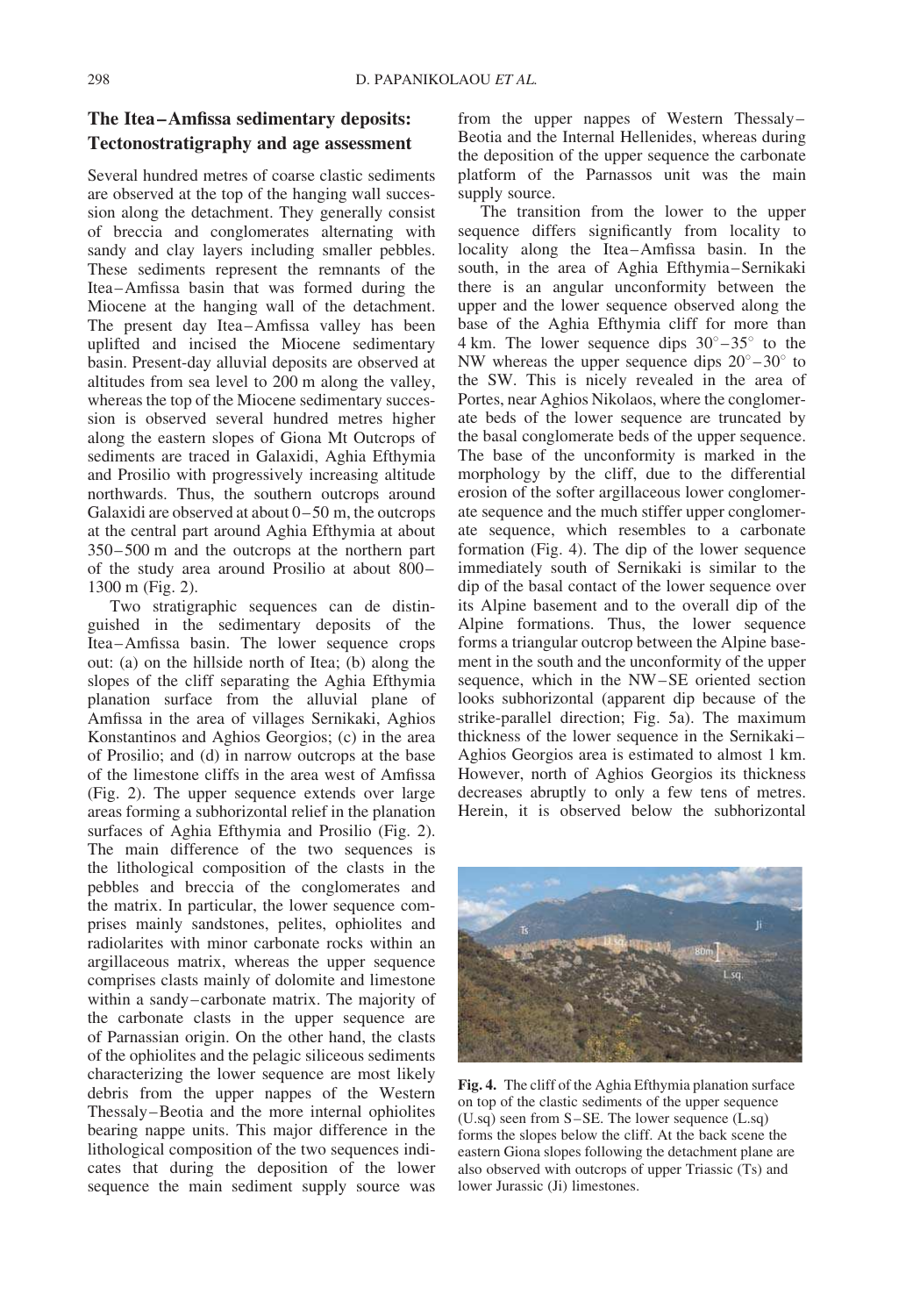

Fig. 5. (a) Tectonic sketch showing the angular unconformity between the lower and the upper sequence along the section Sernikaki–Aghios Georgios–Amfissa. Allochthonous Mesozoic limestones are observed at the base of the upper sequence, (b) The tectonic block of Cretaceous limestones (Ci) of the Parnassos nappe forming the Kouski hill, on top of the lower sequence sediments (L.sq) and the underlying flysch (f) of the Parnassos nappe between the chapels of Aghia Marina and Aghios Nikolaos.

block of the Mesozoic limestone and above the Eocene flysch (Figs 2 & 5b). Along strike the valley between Aghios Georgios and Amfissa there is a NE–SW trending fault zone, which crosses through the Panaghia, Aghios Nikolaos and Aghia Marina chapels. This fault zone separates the massive limestone klippen unit of Kouski hill to the west of Amfissa resting above the lower sedimentary sequence (Fig. 5b), from the upper sequence cropping out in the southern block all over the planation surface of Aghia Efthymia (Fig. 2). The fault is an oblique-slip normal fault as shown by the slickensides observed in several localities. Subsidence occurred to the southeast as implied by the thickness of the lower sequence. For example, its thickness in the hanging wall is estimated into several hundred metres in contrast to only a few tens of metres in the footwall northwards. A dextral strike-slip component is also traced, but its significance cannot be quantitatively determined. It is remarkable that the altitude of the subhorizontal planation surface of Aghia Efthymia is similar on both sides of the valley following the fault, even though the geological formations are different with outcrops of the upper sequence in the south and block of Mesozoic limestone in the north (Fig. 5a). Additionally, the unconformity of the upper sequence in the south is placed at about the same level with the base of the allochthonous limestone block in the north. Thus, the offset of the basal unconformity of the lower sequence over the Alpine basement on both sides of the NE–SW fault zone along the valley corresponds to the throw of the NE–SW fault zone during the deposition of the lower sequence. An additional throw of 20–30 m was formed during the arrival of the material of the upper sequence and of the emplacement of the allochthonous limestone block. The overall structure indicates a syn-depositional tectonism of the clastic sequences accompanied by the emplacement of olistholites, blocks and small extensional gravity nappes of Mesozoic limestones,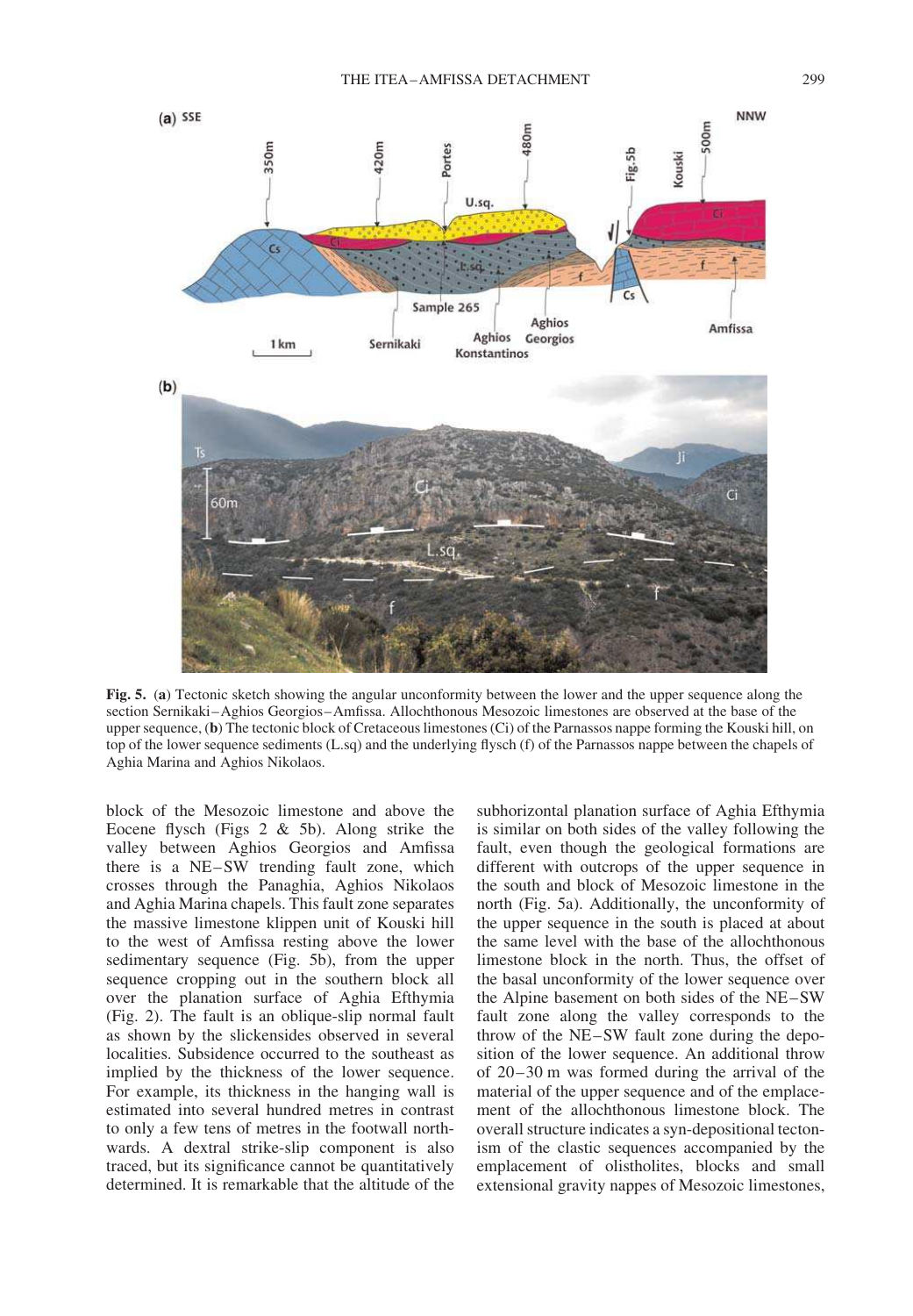

Fig. 6. A characteristic outcrop of the alternation of beds of compact carbonate breccia-conglomerates with loose sandstones-conglomerates marking the transition from the lower to the upper sequence within the Miocene sediments near Prosilio. Sample 267 was taken from the lower soft formation along the level of the road.

sliding from the Itea–Amfissa detachment footwall along the eastern Giona slopes. The upper sequence is 300 m thick, as measured along the Portes–Aghia Efthymia direction, which is perpendicular to the average  $30^{\circ}$  dip to the SW of the conglomerates (see also Fig. 8b).

On the contrary, no unconformity is traced at the outcrops near Prosilio. Instead, the conglomerates of the lower sequence progressively grade up to those of the upper sequence (Fig. 6). This transition is best observed in the area of Aghios Nikolaos on the road to Prosilio (approaching from the south) where an 8–10 metres thick compact conglomerate bed is formed, marking for the first time the arrival of the carbonate material. A spring (known as Krya Vrisi, which means 'cold spring') is observed at the base of the compact conglomerate bed due to the permeable conglomerates and the underlying impermeable argillaceous matrix. A second compact conglomerate bed with carbonate rocks is observed after an intercalation of several metres of soft conglomerates with sandstones and ophiolites within argillaceous material, similar to the beds of the lower sequence. This soft interval between the two carbonate beds shows an increase to about 40–50% in the content of carbonate clasts from 10–20% at the lower sequence. The following upper conglomerates above the second limestone conglomerate bed turn almost entirely carbonatic with 80–90% of carbonate clasts. The thickness of the two sequences in Prosilio is about 150 m for the lower sequence and 250–300 m for the upper sequence.

Large blocks and olistholites of carbonate rocks are common within the base of the coarse clastic formations of the upper sequence. This is observed almost everywhere even if there is an unconformity

between the two sequences or not. Thus, large blocks of limestone are observed at the base of the upper sequence above the villages of Aghios Konstantinos and Aghios Georgios (Fig. 5a) as well as above the village of Prosilio. More spectacular phenomena are observed in the area west of Amfissa, where very large blocks of limestone are emplaced on top of the lower sequence (Fig. 5b). As a result, small-scale nappes are formed, that were emplaced during the sedimentation of the lower sequence and the transition from the lower to the upper sequence. A characteristic outcrop occurs 1 km south of Panaghia, built in the Panaghiorema gorge, where the lower sequence is observed between two blocks of limestone (Fig. 7a). The underlying limestone is of upper Cretaceous age whereas the overlying limestone is of upper Jurassic –lower Cretaceous age. The thickness of the lower sequence conglomerates separating the two limestone units ranges between 20 –30 m. In this area the upper conglomerate sequence has not been traced, suggesting that the emplaced limestone blocks are substituting laterally the conglomerates of the upper sequence. The lower sequence conglomerates are deposited in a NW–SE tectonic graben in the area of Koromilies and Papa Lakkos south of Prosilio. This graben structure is filled both by the transitional conglomerate beds from the lower to the upper sequence and by olistholites of Mesozoic limestone in the area towards Prosilio in the north (Fig. 7b). These observations indicate a syn-tectonic sedimentation of the conglomerates with a pronounced activity during the transition from the lower to the upper conglomerate sequence, characterized by the emplacement of allochthonous limestone blocks. Their origin from the footwall carbonate formations of the Itea–Amfissa detachment, demonstrates the genetic relation of the sediments to the detachment. Similar synsedimentary tectonic graben structures occur also within the Aghia Efthymia conglomerates of the upper sequence as observed in a ravine draining the planar area to the SE (Fig. 8a). The synsedimentary character of the normal fault is nicely illustrated by the dragging of the stratification of the conglomerates adjacent to the fault surface and by the gradual overstep sequence which covers the top of the faulted block with the lower Jurassic limestones. This synsedimentary structure corresponds to the southwestern boundary of the tilted block of Aghia Efthymia, whose northeastern boundary is observed in the area of Portes (Fig. 8b). Here, along the Portes–Sernikaki slopes the base of the upper sequence is observed with angular unconformity on top of the lower sequence as described previously (see also Figs 4 and 5a).

The age of the sediments in the Itea-Amfissa depression remained highly controversial, with ages ranging from Neogene to Quaternary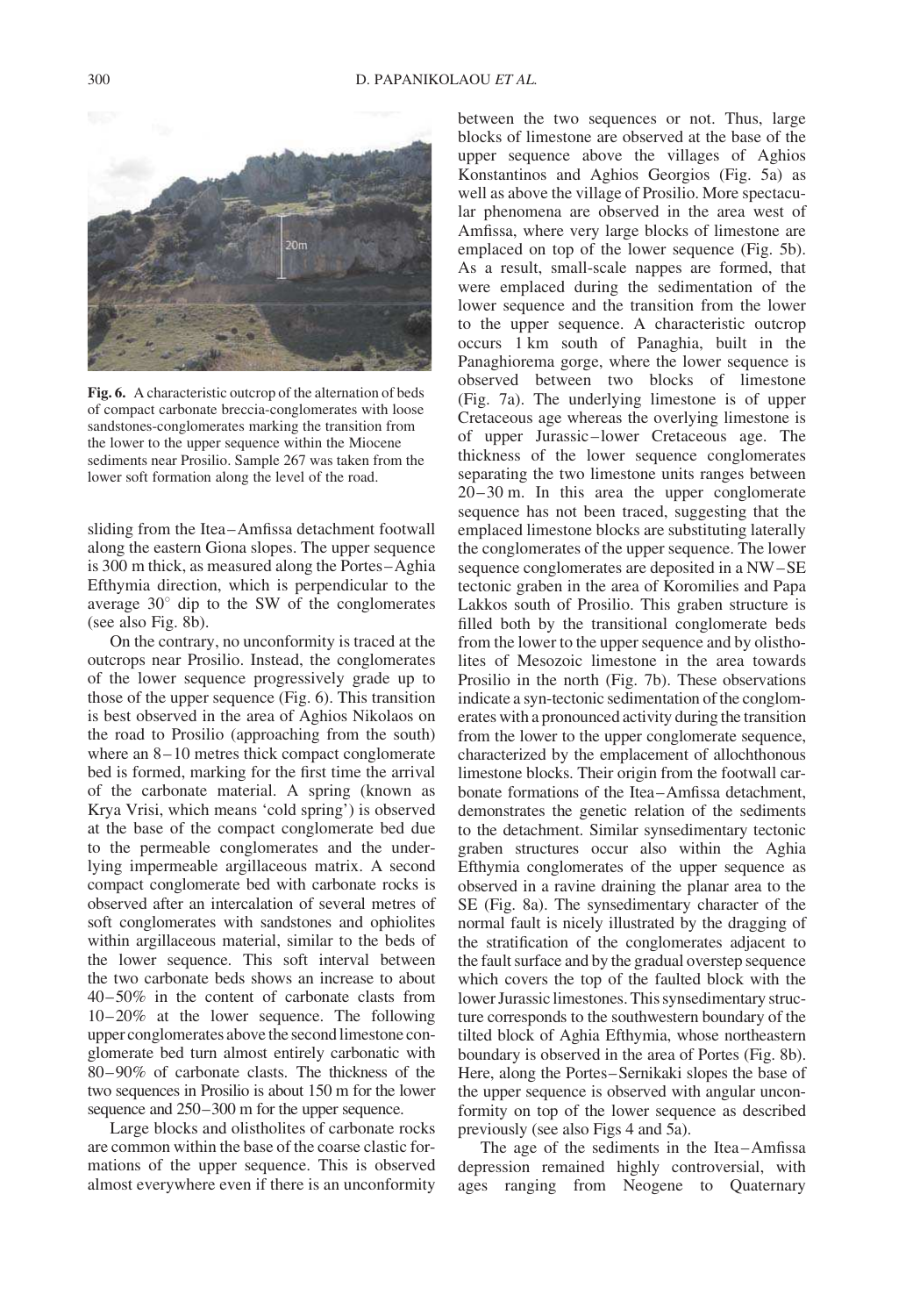

Fig. 7. (a) The occurrence of the lower sequence (L.sq) between two limestone blocks of upper Cretaceous (Cs) and upper Jurassic–lower Cretaceous (Ci) in the area southwest of Panaghiorema. (b) Schematic representation of the synsedimentary graben of Papa Lakkos south of Prosilio within the hanging wall of the Itea –Amfissa detachment.

without any stratigraphic evidence (Celet 1962; Papastamatiou *et al.* 1960, 1962). This is due to the lack of fossils within the breccia –conglomeratic sediments and the sandy matrix particularly of the upper sequence. In order to resolve this key parameter we sampled from several localities, so as to obtain some age constraints. The material has in general barren, but four sites proved successful in the calcareous nannofossil analysis (their location is indicated on Fig. 2).

The methodology comprised the following: smear slides for calcareous nannofossil analysis have been prepared following the standard preparation technique of Perch-Nielsen (1985). The

smear slides preparation in terrigenous material can dilute the concentration of nannofossils that in fact are often only present or rare. In our study area however, we have chosen the simple smear slide preparation technique instead of preparing concentrated samples through settling techniques, which require ultrasonic bath treatment, in order to ensure that the smaller and more delicate forms will remain unbroken. In order to tackle the problem of dilution and search thoroughly for the maker species in the studied clastic deposits, more than one smear slides using different concentrations have been prepared from the same sample. To obtain accurate biostratigraphic estimations, up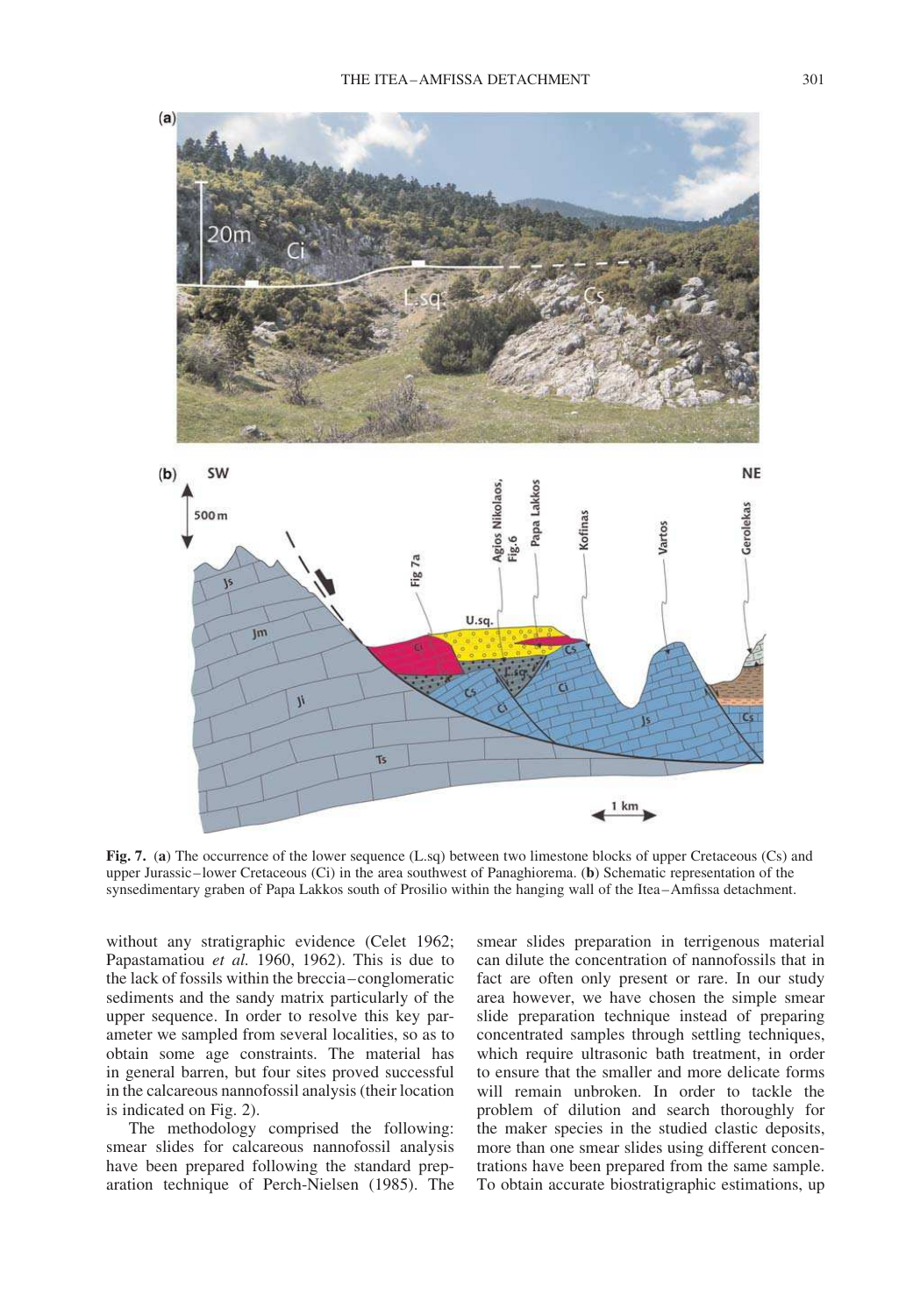

Fig. 8. (a) The upper sequence conglomerates (U.sq) overstepping a synsedimentary normal fault in the area east of Aghia Efthymia. Lower Jurassic limestones (Ji) dipping to the NE are observed at the footwall of the fault. (b) Back tilt of the upper sequence of Agia Efthymia to the SW from Portes to the detachment.

to 1500 fields of view haven been investigated per slide in longitudinal traverses randomly distributed (15 traverses; 100 fields of view per traverse), counting at least 500 specimens, with a Leica DMLSP optical polarizing light microscope at  $\times$  1250. Nannofossil state of preservation is fair, showing evidence of dissolution and/or overgrowth in some specimens, but this did not hinder identifications.

Semiquantitative abundances of the taxa encountered were recorded as follows: C, common: 1 specimen/10 fields of view; R, rare: 1 specimen/10-100 fields of view; P, present: 1 specimen $/$  >100 fields of view; RW, reworked specimens.

The nannofossil biostratigraphic results are based on the biozonal schemes of Martini (1971) and Fornaciari *et al.* (1996), as they have been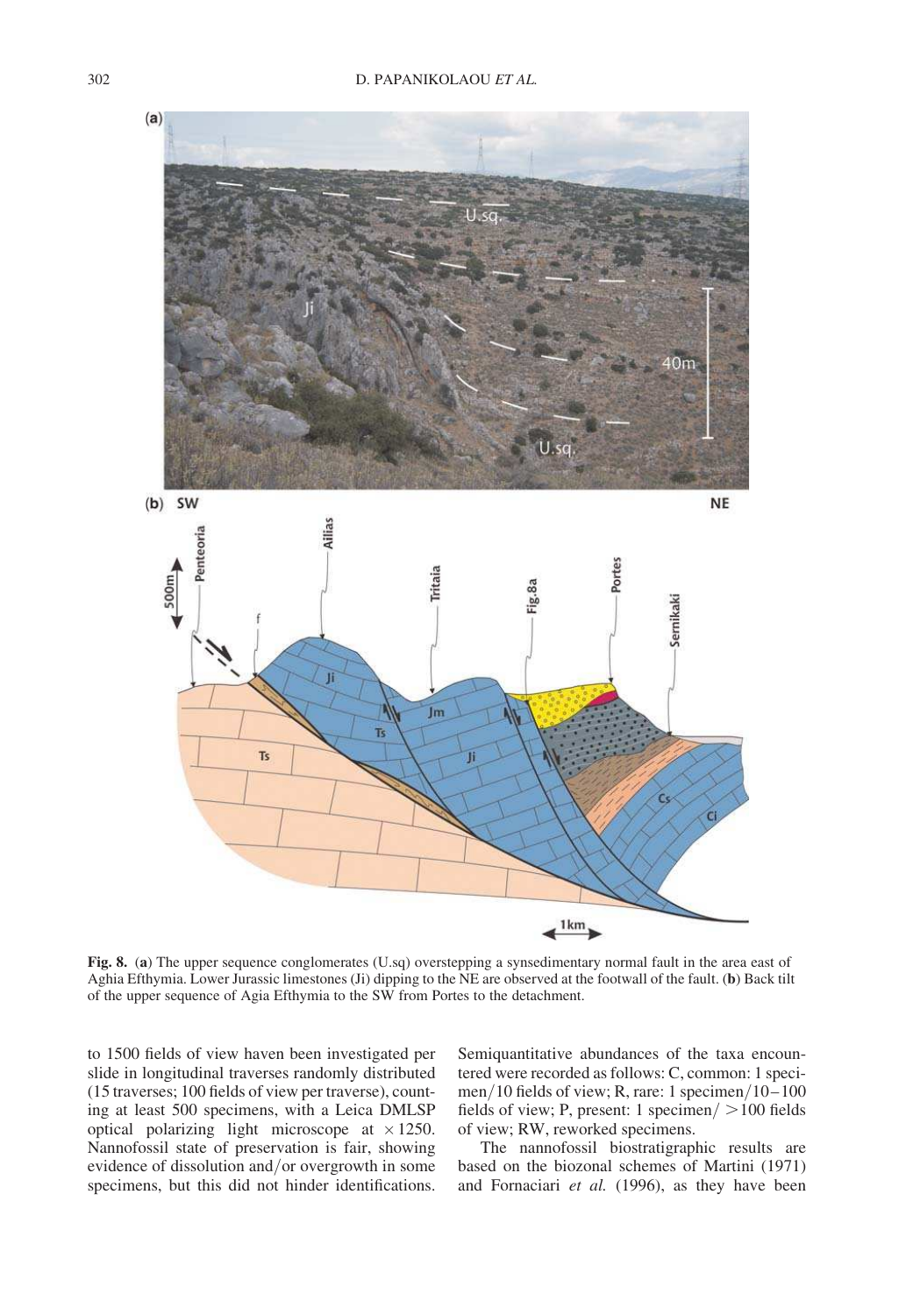incorporated in the magnetobiochronological framework of Berggren *et al.* (1995) and revised by Lourens *et al.* (2004). On this basis NN4 and NN6 biozones (Martini 1971) and MNN6b (Fornaciari *et al.* 1996) have been recognized. Numerical ages of biozone boundaries are given according to Lourens *et al*. (2004).

The obtained results are the following:

*(a) Sample 265.3 (Fig. 2).* The calcareous nannofossil analysis revealed the presence of common *Reticulofenestra pseudoumbilicus* (apart from isolated coccoliths several intact coccospheres have also been observed), *Discoaster variabilis* and *Cyclicargolithus floridanus* along with the absence of *Sphenolithus heteromorphus*, *Discoaster kugleri*, *Calcidiscus macintyrei*, *Helicosphaera stalis* and any trace of Late Oligocene or Pliocene biostratigraphic indices. Rare Cretaceous, common Eocene and Early Miocene reworked species are also present. Some small pennate and concentric diatoms have been detected.

The definition of *R. pseudoumbilicus*is restricted to reticulofenestrids  $>7$  m, following Raffi & Rio (1979). The common and continuous presence of the species is concomitant with the LO of *S. heteromorphus* at the top of NN5 biozone (Fornaciari *et al.* 1996; Raffi *et al.* 1995; Maiorano & Monechi 1998).

Therefore, the nannofossil assemblage of the studied sample implies the presence of NN6 biozone (Martini 1971) or MNN6b (Fornaciari *et al.* 1996) pointing to Serravallian age, ranging between 13.4–11.8 ma.

*(b) Sample 264.2 (Fig. 2).* The calcareous nannofossil analysis revealed the presence of common *Cyclicargolithus abisectus*, rare forms of *Sphenolithus* cf. *Sphenolithus heteromorphus* and presence of *Helicosphaera ampliaperta*.

The nannofossil assemblage implies the tentative assignment to NN4 biozone (Martini 1971) pointing to Burdigalian-Langhian age, ranging between 18–15 ma.

*(c) Sample 257.1 (Fig. 2).* Rare overgrown specimens of *Coccolithus pelagicus*, *C. floridanus*, *Ericsonia formosa*, *Sphenolithus heteromorphus*, *Sphenolithus moriformis* have been detected, considered as reworked species. The assemblage does not bear any clear *in-situ* nannofossil index species pointing to an age younger than Langhian.

*(d) Sample 267.1 (Fig. 2).* Similar nannofossil assemblage with sample 257.1 has been detected, including rare and overgrown specimens of *Coccolithus pelagicus*, *C. floridanus*, *Ericsonia formosa*, *Sphenolithus heteromorphus*, *Sphenolithus belemnos*, *Sphenolithus moriformis*, which are considered as reworked. The assemblage does not bear any clear *in situ* nannofossil index species, pointing to an age younger than Langhian.

In conclusion, the age of the Itea–Amfissa sedimentary deposits is Early to Middle Miocene and more precisely late Burdigalian–Serravalian. Considering that the dated specimens are only extracted from the stratigraphic horizons of the lower sequence a Tortonian age is probable for the upper sequence. Thus, the entire sedimentary history of the Itea–Amfissa basin may comprise the period Late Burdigalian –Tortonian (*c*. 18 –8 ma).

#### The Itea –Amfissa detachment

The Itea–Amfissa detachment is traced for 30 km from the Corinth Gulf in the south to Prosilio and Northern Giona Mountain in the north. It separates the eastern part of the Giona Mountain with altitudes between 1500–2200 m from the Itea–Amfissa valley with altitudes between 0–200 m. Thus, the average difference in topography observed across the detachment in east-west profiles is about 2 km. This difference in altitude is mainly observed within a narrow zone along the eastern slopes of Giona, expressed by a sub-plannar slope dipping to the east with an average dip of  $30^\circ$ . This subplannar slope is controlled by the detachment surface that passes below the hanging wall rocks, where it creates a first major break in the slope morphology of about 1200 m topographic difference. A secondary zone of steep morphological slope is developed within the hanging wall formations from the top of the hanging wall to the present day lower level of the Itea–Amfissa valley. This forms a further decrease of topography of several hundred metres expressed by well-defined morphological cliffs (Figs 4 & 9). However, the topographic difference in the Aghia Efthymia cliff is about 350–400 m (Fig. 4) whereas in Prosilio it is about  $900 - 1000$  m (Fig. 9). This second step in the Giona slopes is formed by erosional incision of the planation surface at the top of the Miocene clastic deposits occurring in Aghia Efthymia and Prosilio. Considering the difference of elevation of about 1400 m within 30 km distance between the Prosilio, Aghia Efthymia and Galaxidi outcrops of the Miocene clastic formations a general southward tilt of  $c$ .  $3^{\circ}$  of the planation surfaces on top of the clastic sediments can be inferred.

The detachment fault plane is exposed in several localities. The best preserved outcrop occurs at the southern part of the detachment in the area east of Penteoria as shown on the detailed geological map of the area (Fig. 10). In this area the fault plane is marked by the existence of some tectonic lenses between the carbonate rocks of the Penteoria nappe in the footwall and those of the Parnassos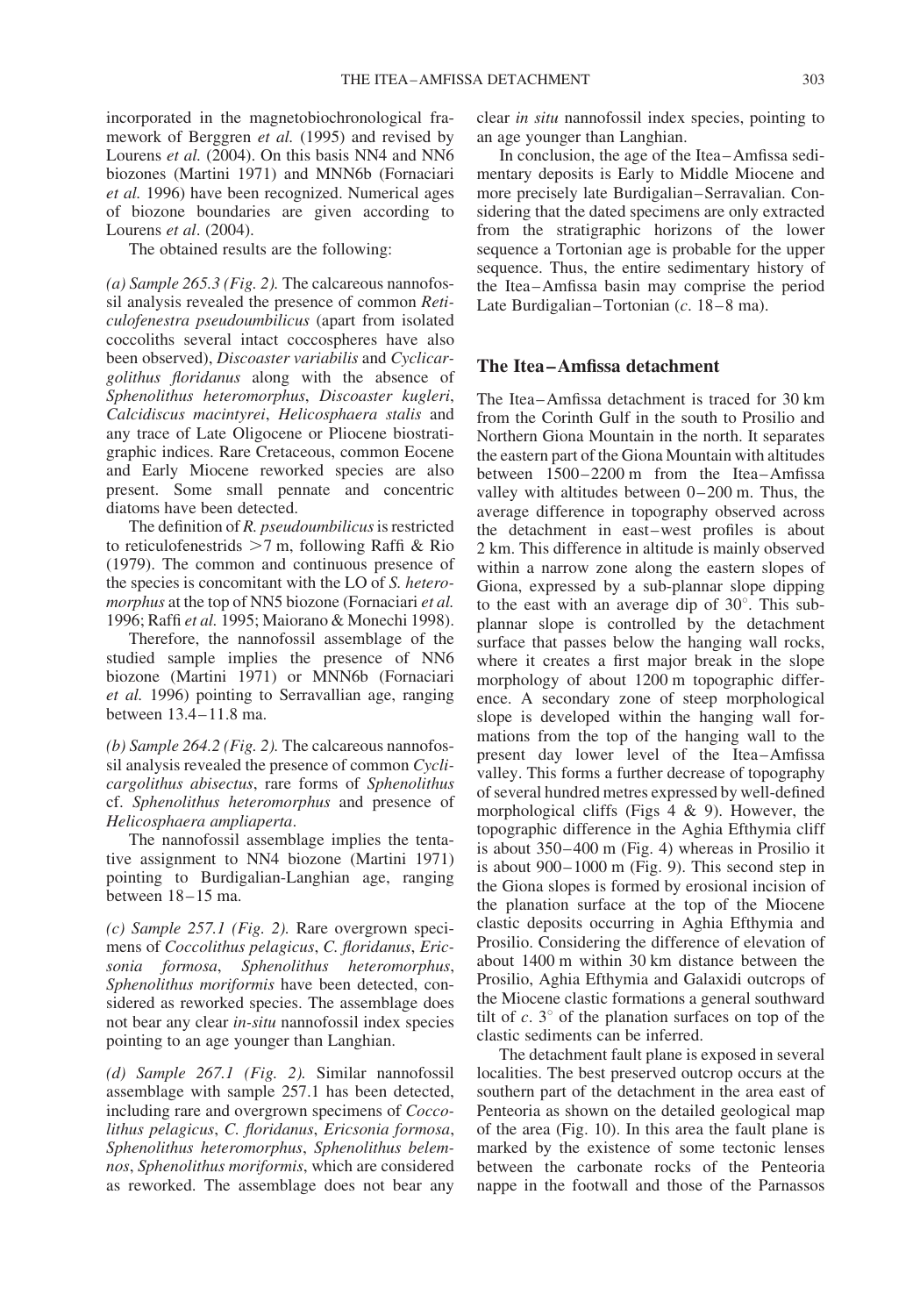

Fig. 9. The planation surface above Prosilio on top of the upper sequence (U.sq) as seen from the east and simplified geological sketch. The sediments of the upper sequence are marked by the cliff formed by the erosional incision right above the level of Prosilio village. Below the cliff a triangular outcrop of the lower sequence (L.sq) is formed, bounded to the north by a NE–SW transverse normal fault. Behind the Prosilio planation surface the geometrical eastern slopes of Giona Mountain (shaded in grey) delineate the Itea –Amfissa detachment up to the Reka valley. Note the gradual decrease of the morphological expression of the detachment from left (south) to right (north) along the Giona slopes (indicated by vertical lines).

nappe in the hanging wall. The rocks within the tectonic wedges along the detachment belong to the Eocene flysch (probably belonging to the Penteoria unit) and to the Upper Triassic–Upper Jurassic pelagic carbonates of the Vardoussia unit. The best outcrop of the detachment is observed along the contact of the underlying Upper Triassic carbonates of the Penteoria unit and the overlying Eocene flysch (Fig. 11). This planar contact can be observed for about 500 m length and locally it has a width of about 25 –40 m. The dip of the detachment is  $30^{\circ}$  to N 45 $^{\circ}$  E and the slip direction as deduced from kinematic indicators is slightly oblique in an  $N$  60 $^{\circ}$  E direction.

The throw across the detachment cannot be accurately constrained because there are no outcrops of the same tectono-stratigraphic units on either side of the detachment. As shown in the description of the geological structure of the area there are several thrust sheets within the Parnassos nappe therefore no correlation is feasible on either side of the detachment. Along the southern part of the detachment east of Penteoria the throw incorporates the structural omission of the Jurassic and Cretaceous part of the Penteoria sequence (several hundred metres thick), the whole stratigraphic column of the Vardoussia nappe (exceeding 1 km of thickness) and unknown number of thrust sheets of the Parnassos nappe. The minimum calculated throw, where no thrust sheets of the Parnassos unit are considered, is estimated at several hundred

metres, which represents the structural omission of the Upper Triassic platform carbonates of Parnassos. Taking into account the throw inferred from the topography between the Jurassic formations on either side of the detachment, that is more than 800 m, then the overall minimum throw is 2500–2800 m. On the other hand along the northern part of the detachment around Prosilio the minimum throw is 4400 m incorporating: (i) the thickness of the upper thrust sheets of Parnassos (more than 2200 m in thickness); (ii) the overlying nappe of Western Thessaly–Beotia (more than 400 m thick); (iii) the missing Jurassic part of the Parnassos platform (about 800 m thick); and (iv) the topographic difference between the footwall carbonates of Parnassos and the nappe of Western Thessaly –Beotia in Gerolekas at the hanging wall (about 900 – 1000 m).

Considering an average dip of  $30^{\circ}$  for the detachment the total displacement in the E–NE direction is more than 9 km. This value is very close to the present width of the Itea–Amfissa Valley measured at the 1000 m contour level between the Eastern Giona and Western Parnassos slopes.

The contrast between the footwall and the hanging wall structure of the detachment is impressive. Thus, a rather rigid structure can be observed all along the footwall with the lower stratigraphic levels of the Parnassos unit (Upper Triassic – Middle Jurassic) dipping  $20^{\circ} - 30^{\circ}$  to the west. In contrast, the hanging wall is made of a complex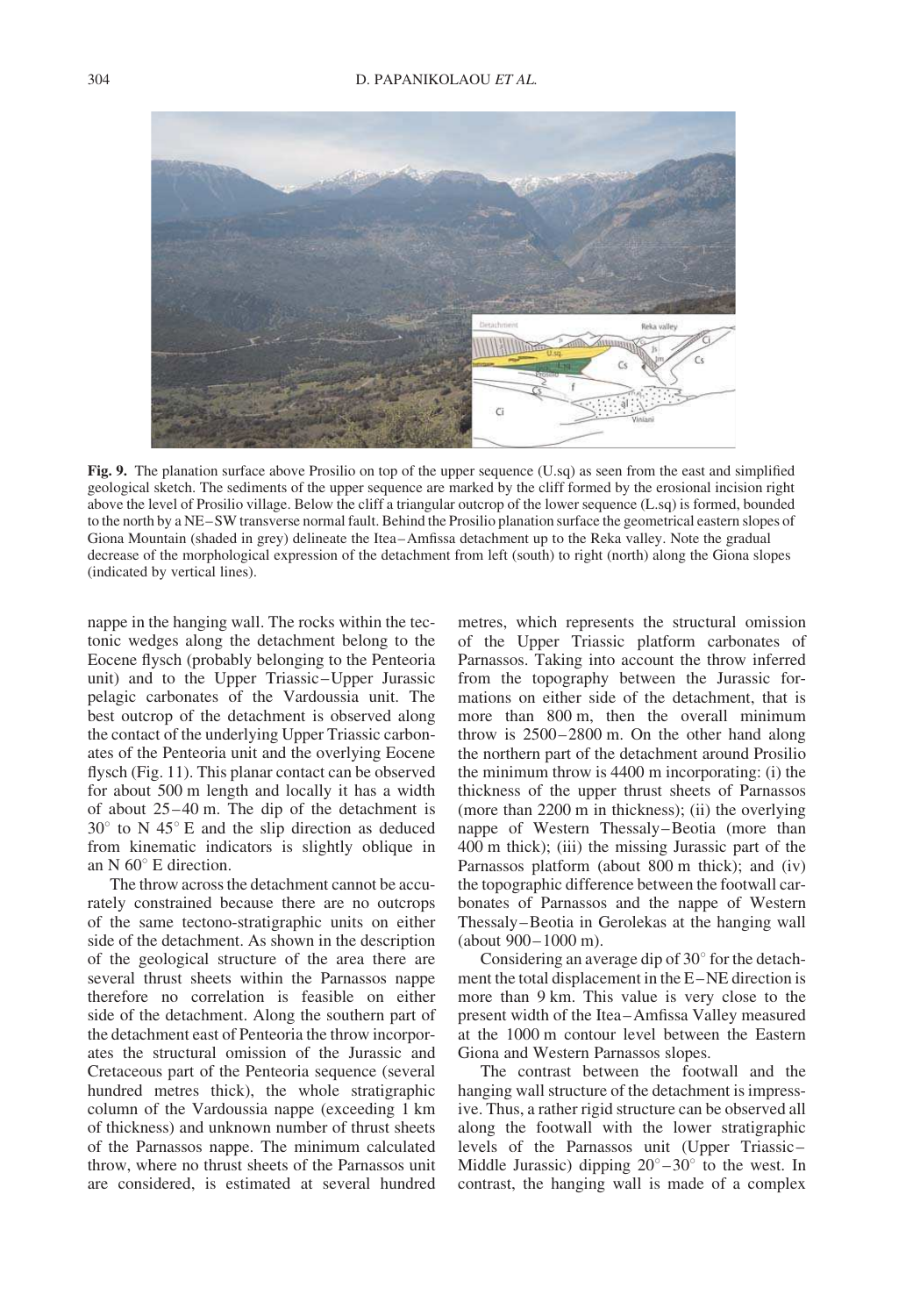

Fig. 10. Detailed geological map of the area on both sides of the detachment at southern Giona between Galaxidi and Penteoria. For location see geological map of Figure 2. (1) Lower Jurassic carbonate rocks of Parnassos nappe; (2a) Jurassic pelagic limestones of Vardoussia nappe, (2b) Upper Triassic pelagic limestones of Vardoussia nappe; (3) Upper Triassic neritic limestones of Penteoria nappe; (4) Eocene flysch of Penteoria nappe.

structure of small-scale blocks of Mesozoic limestones and early Tertiary flysch, which have slided to the E–NE during the sedimentation of the Itea – Amfissa sedimentary deposits (Fig. 12a). The interfingering of the conglomerates with the olistholites and the small gravity nappes along the hanging wall provide a characteristic view of it. This is accentuated during the sedimentation of the upper conglomeratic formation with the carbonate rocks, which are traced both in front and above the sliding blocks.

The faults observed on the hanging wall trend either parallel to the detachment or transverse. In both cases they do not penetrate the footwall rocks, but they are synchronous to the sedimentation of the lower sequence and die out during the sedimentation of the upper sequence. The transverse faults have a general NE–SW direction and they form three distinct fault zones (Fig. 12b). The southern fault zone passes north of Itea, the middle passes south of Amfissa and the northern one passes north of Prosilio (Figs  $2 \& 12b$ ). These ENE –WSW trending faults have produced a synsedimentary tilt to the NW of the lower sequence during middle Miocene and at the same time they bound to the north the outcrops of the upper sequence. The faults parallel to the detachment are forming back tilted blocks within the Alpine formations and syn-sedimentary tectonic grabens filled with clastic sediments similar with the lithologies of the sliding limestone blocks (Fig. 12a). The most characteristic structure is observed in the area of Aghia Efthymia, where the upper sequence dips  $30^\circ$  to the SW against the NW-SE trending fault passing from the Itea harbor and the village of Aghia Efthymia (Figs 2 & 8b). The same tilt to the SW is observed in the sediments of the upper sequence in Prosilio against the detachment surface at 1300 m of altitude (Figs 2 & 7b).

The overall structure within the hanging wall of the Itea detachment is illustrated in two schematic profiles; one across the hanging wall in an eastwest direction and the other longitudinal in a north – south direction (Fig. 12). These profiles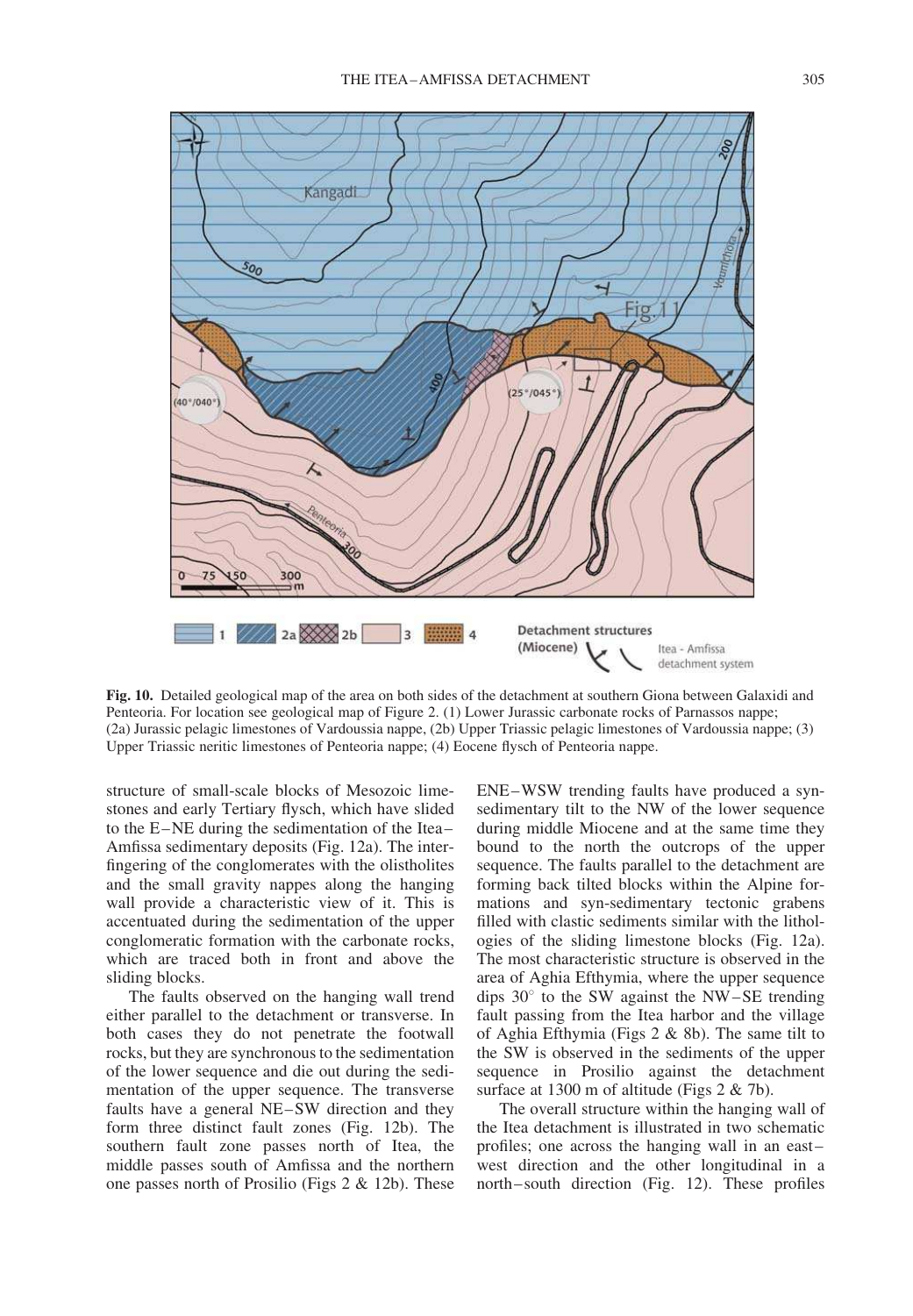

Fig. 11. The outcrop of the detachment in the area between Galaxidi and Penteoria. Its location is shown in the geological map of Figure 10. The cliff above the detachment is made of the Vardoussia pelagic Jurassic sediments (2) found in tectonic wedge between the upper Triassic neritic limestones of the Penteoria nappe (1) in the footwall and the lower Jurassic neritic limestones of the Parnassos nappe (3) in the hanging wall. The flat area with the olive trees corresponds to the Eocene flysch (4).

provide the relationship between the sliding of the carbonate units above the detachment together with the sedimentation of the two sequences of breccia –conglomerates. The role of the parallel faults creating the sliding blocks and the resulting horsts and grabens in the north– south trend is illustrated by the transverse section (Fig. 12a), whereas the longitudinal section demonstrates the role of the transverse NE –SW faults that dissect the hanging wall structure in successive blocks along strike (Fig. 12b).

Northwards the detachment can be traced up to the Reka Valley that has an east-west orientation and starts from the area of the Giona summit (2507 m) and ends at the Viniani depression, which occurs below Prosilio at about 7 km north of the Amfissa depression. North of the Reka Valley there is no morphological expression of the detachment but a high-angle normal fault  $(50^{\circ} 60^\circ$  dip to the E–NE) separates the footwall Jurassic carbonates dipping to the west from the hanging wall Cretaceous carbonates dipping to the east (Fig. 13). This fault has a throw exceeding 1200 m, based only from the missing stratigraphic horizons between the footwall and the hanging



Fig. 12. Schematic profiles of the structure within the hanging wall of the Itea –Amfissa detachment: (a) transverse and (b) longitudinal. (1) Autochthonous blocks, (1a) Eocene flysch, (1b) Mesozoic limestones; (2) Lower Sequence of Early–Middle Miocene sediments; (3) Allochthonous blocks, mainly of Mesozoic limestones; (4) Upper Sequence of Middle–Late ?Miocene sediments.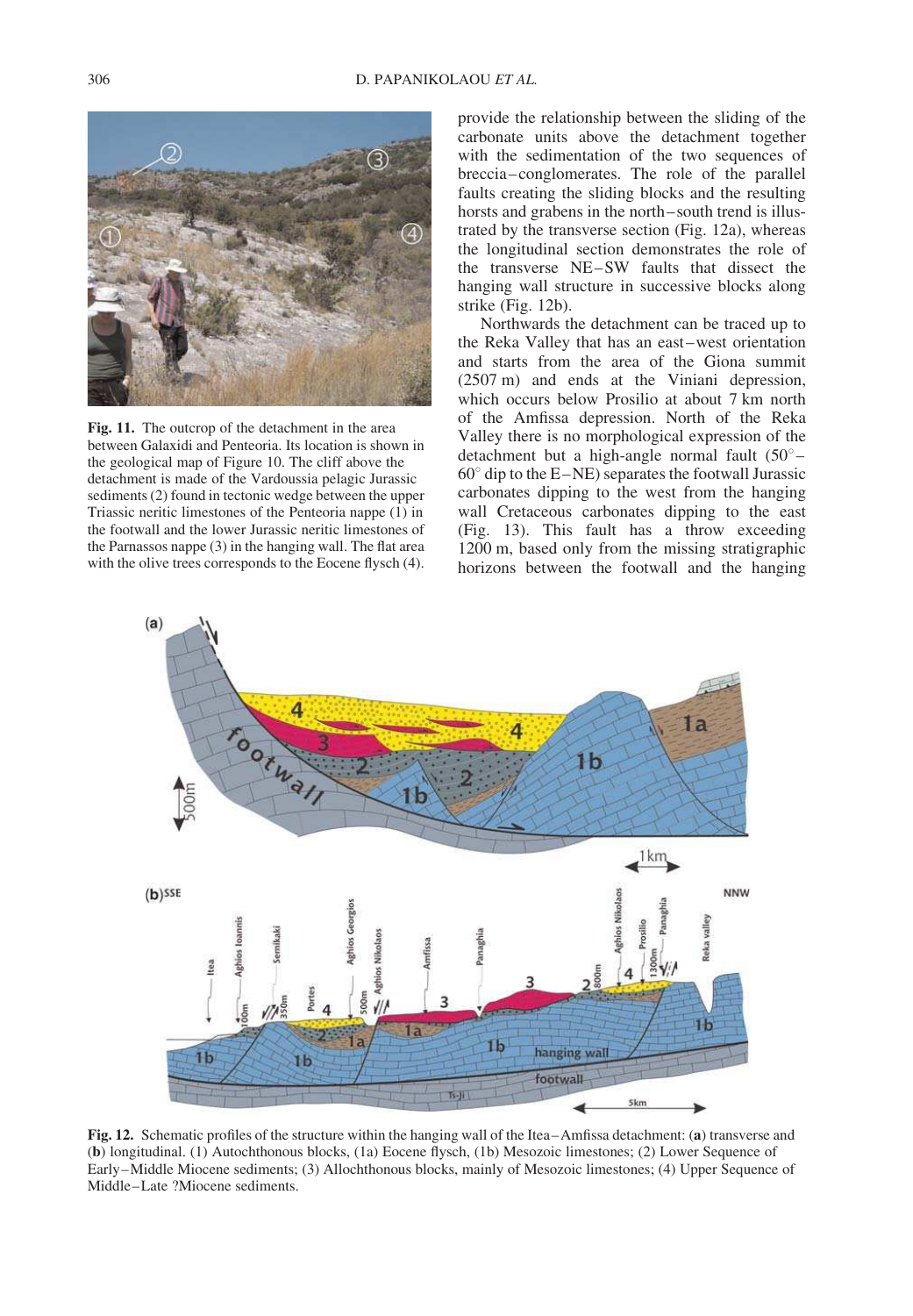

Fig. 13. Panoramatic sketch of the tectonic structure on the northern side of the Reka Valley in Northern Giona as seen from the south in 1400 m of altitude. The Jurassic carbonate rocks in the footwall dip to the west whereas the Cretaceous carbonate rocks in the hanging wall dip to the east. North of the Reka Valley the morphological expression of the extensional structure becomes insignificant, the dip of the normal fault is steep, between  $50^\circ$ –60 $^\circ$ , and the throw becomes minimum (a little more than 1 km).

wall. Thus, the extension of the Itea-Amfissa detachment to the north of the Reka Valley is expressed as a high angle normal fault, which terminates along the northern slope of the Giona Mountain that is controlled by a major east-westtrending normal fault – the Northern Giona fault (Fig. 1).

The age of the detachment is indicated by the age of the syntectonic sedimentation of the Itea– Amfissa basin, which is dated as Burdigalian– Serravalian. The probable extension of the upper part of the conglomerates in the Tortonian indicates the most probable time range for the tectonic activity between the late Burdigalian and the Tortonian, which is ranging between 18–8 ma.

### The Corinth rift structures

The continuation of the Itea–Amfissa detachment to the south is disrupted by east-west trending steep normal faults present in the area west of Galaxidi (Fig. 14). These faults form part of the Corinth rift system and their throw is in the order of several tens of metres with subsidence occurring of the southern blocks towards the Corinth Gulf. These onshore normal faults are an exception along the southern coast of Sterea Hellas, because the major faults forming the northern margin of



Fig. 14. (a) East –ENE–trending normal fault in the area west of Galaxidi near the Corinth coast, alongside the main road Itea-Nafpaktos. (b) Close view of the same fault with the Holocene fault scarp, which exceeds 3 –4 m in height.

the Corinth Gulf and the rift structure are located offshore several km to the south (Moretti *et al*. 2003). Nevertheless, the characteristics of these faults near Galaxidi show recent activity in the Holocene, as the well-developed post-glacial scarps exceeding 3–4 m of height indicate (e.g. Stewart & Hancock 1991; Roberts 1996). The Itea –Amfissa detachment is expected to continue southwards below the sea bottom of the Corinth Gulf, which has been formed in the late Pliocene– Quaternary, much later than the detachment.

The only east-west fault occurring in the broader area of Parnassos and Giona mountains is the Delphi fault, which runs parallel to the Delphi Valley. However, this fault is a questionable structure, because from one side it shows some recent activity by affecting consolidated scree and slope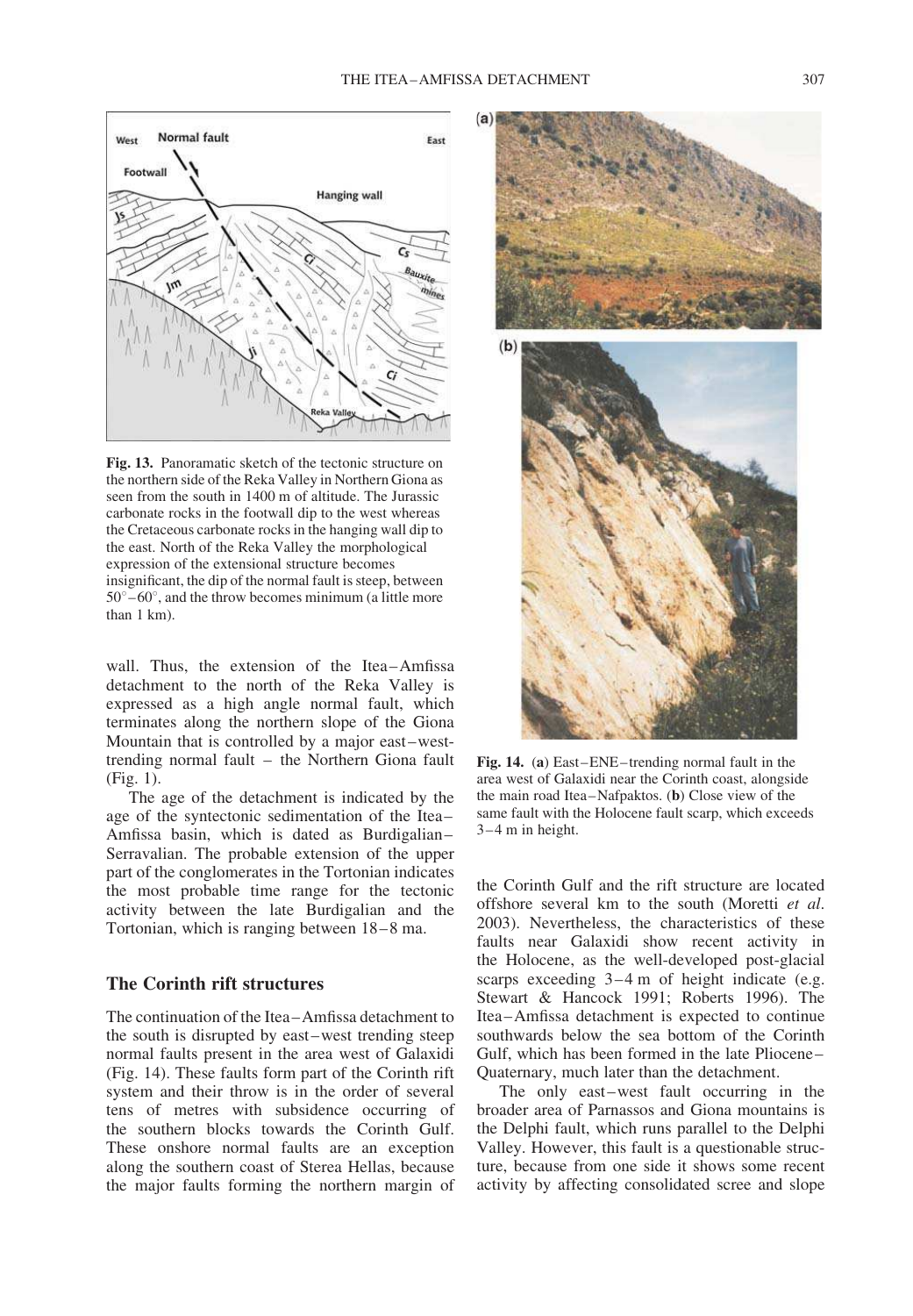debris of the Parnassos slopes, but it also exhibits similar geometry to the Alpine structures of the Parnassos unit in the other. Thus, the overall geometry of thrusting and folding from the Parnassos summit to the north up to the Corinth Gulf in the south consists of a number of east-west trending tectonic units-thrusts, incorporating the carbonate platform and the flysch. Especially at the archaeological site of Delphi there is an overturned stratigraphic section placing the Eocene flysch below the upper Cretaceous limestones, resulting in the formation of the famous from the antiquity Kastalia spring. Overall, the Delphi Valley is not a graben-like neotectonic structure and it cannot be explained solely by the activity of the Delphi fault.

#### Discussion and conclusions

The Itea –Amfissa detachment trending NNW –SSE is a major Miocene extensional structure that followed the co-parallel compressive deformation, which created the nappes, the internal thrusting and the folding of the Alpine units of the area. Thus, the older Alpine deformation of east–west compression was followed by east–west extension. The parallel trend of the detachment with that of the previous compressive structures shows the fundamental change in position of the Giona –Parnassos area from the frontal compressive zone of the evolving orogenic arc of the Hellenides during the Oligocene period, to the co-parallel extensional zone in its backarc area during the Miocene. Thus, when the Itea-Amfissa detachment was formed, the zone of east-west compression had migrated westwards along the Gavrovo and Ionian units of the External Hellenides.

The age of the detachment is Middle–Late Miocene as the dated syn-tectonic sediments of the Itea–Amfissa basin indicates. The end of the east–west extensional phase that produced the detachment cannot be accurately determined, because the higher stratigraphic beds of the upper sequence have not been dated. Thus, the only age constraint can be pre-Late Pliocene that is pre-dating the fossiliferous Late Pliocene and Pleistocene sediments of the Corinth rift structure. Considering the above, the east-west extensional activity occurred in the Middle –Late Miocene, even though a possible extension also into the Early Pliocene cannot be excluded.

Similar geodynamic phenomena with impressive tectono-stratigraphic formations comprising olistholites of Alpine rocks mixed with breccia and conglomerates in the Middle Miocene are known also from the Cyclades and Crete (Fortuin 1978; Dermitzakis & Papanikolaou 1981; Fortuin & Peters 1984). More recently, these formations like

the Prina Complex in eastern Crete (Fortuin 1978; Fortuin & Peters 1984) have been related to the activity of the Cretan detachment (van Hinsbergen & Meulenkamp 2006).

The Itea–Amfissa detachment can be traced for about 30 km from the coast of Itea to Prosilio and dies out to the north within the Northern Giona Mountain, where it is substituted by a high angle normal fault with kilometric order of throw. The whole extensional structure does not continue north of the east-west-trending Northern Giona normal fault. In contrast, it expands southwards crossing the Corinth Gulf and is probably linked to the East Peloponnesus detachment, whose length exceeds 150 km from the area of Feneos in Northern Peloponnesus to the area of Kyparissi to the southeast (Papanikolaou & Royden 2007). The age of the East Peloponnesus detachment is not well constrained, but on the basis of the Tortonian sediments on Kythera Island, in the Cretan Basin and on Spetses Island, a Late Miocene –Early Pliocene age has been proposed (Papanikolaou & Royden 2007). Now, in view of the new age constraints in the Itea–Amfissa basin, an older age may be accepted for the East Peloponnesus detachment incorporating also the Middle Miocene.

The throw of the East Peloponnesus detachment has been determined based on the tectonostratigraphic structural omission of the nappes of the Hellenides on top of the relative autochthon unit of Mani (or metamorphic Ionian). The diagram showing the structural omission along the East Peloponnesus detachment indicates a gradual decrease of the throw towards the north in the area of Itea–Amfissa, where it dies out in the northern Giona area (Fig. 15). Thus, the Itea–Amfissa detachment represents the northern end of the East Peloponnesus detachment.

The disruption of the arc parallel extensional structures, like the Itea–Amfissa detachment, by the transverse extensional structures, such as those of the Corinth rift system, occur within the Central Hellenic Shear Zone (CHSZ), which has been defined on the basis of present day GPS data (Papanikolaou & Royden 2007), but can be probably traced back to initiation in the Late Pliocene. The northern boundary of the CHSZ coincides with the North Aegean Basin, which is interpreted as the western prolongation of the North Anatolian Fault (e.g. Armijo *et al.* 1999). It is remarkable that the timing of the westward propagation of the North Anatolian Fault into the North Aegean Basin is Late Pliocene and this is related to the onset of the recent and active Aegean extension in the north– south direction (Armijo *et al.* 1999; Flerit *et al.* 2004; Papanikolaou *et al.* 2002, 2006). However, the initiation of the CHSZ is probably also related to the change from a former continuous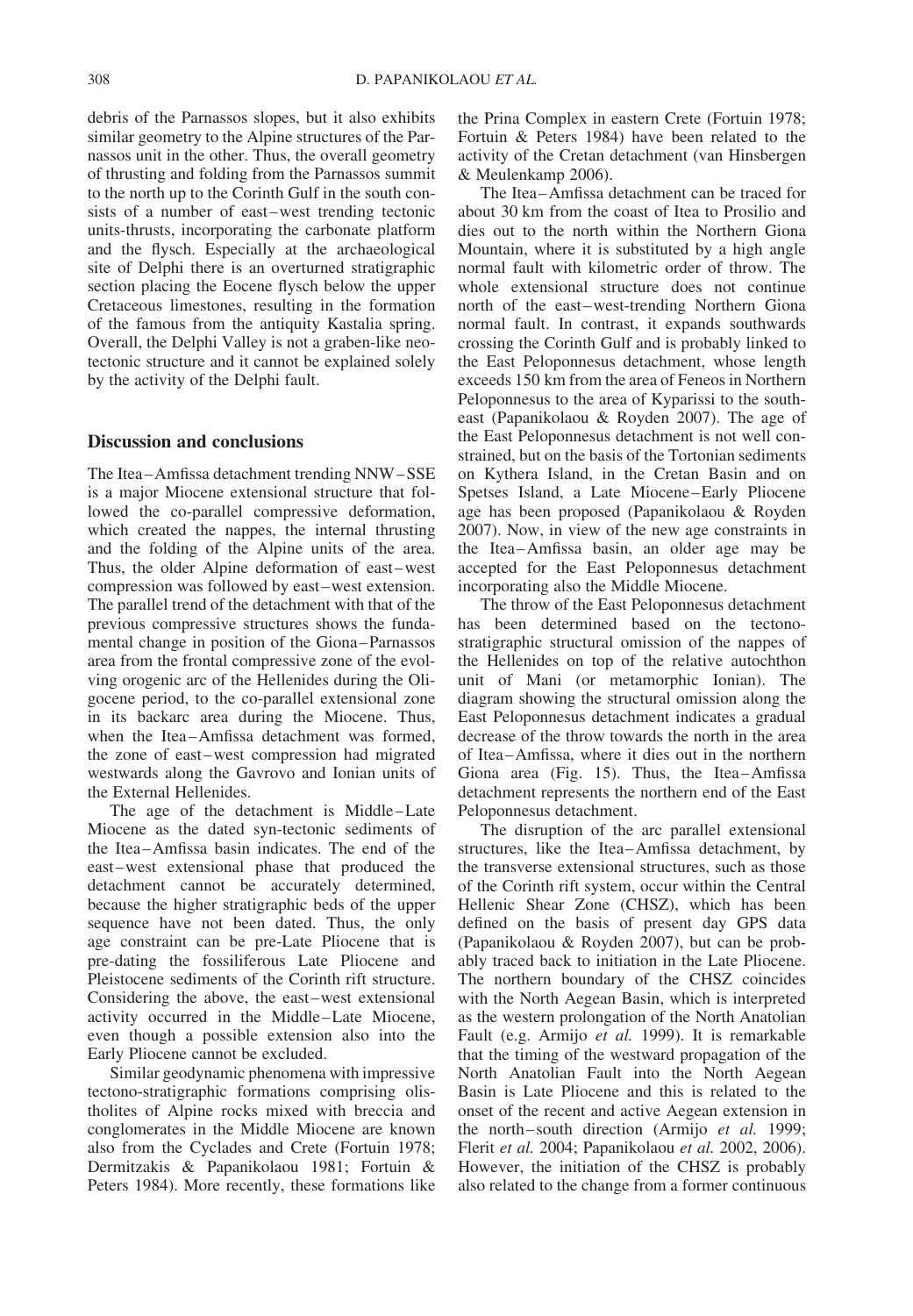

Structural Omission: East Peloponnesus Detachment System

Fig. 15. Diagram of the structural omission along the East Peloponnesus Detachment System based on Papanikolaou & Royden (2007). Units between the upper and lower black lines are missing across the detachment surface; missing sequences at specific localities are indicated by the vertical black bars. The Itea–Amfissa Detachment corresponds to the northern end of the system north of the Corinth rift structure.

Hellenic arc structure until Middle –Late Miocene to the present day Hellenic arc and trench system, which is restricted to the Preveza area by the Kefalonia transform fault (Papanikolaou & Dermitzakis 1981). This younger structure of the Hellenic arc does not extend north of the Kefalonia transform and is related to the onset of the rapid subduction of the oceanic crust of the East Mediterranean Basin that occurred between Late Miocene–Early Pliocene.

In conclusion, the deformation of the Parnassos – Giona area of central Sterea Hellas is characterized by three deformational phases; the first two are arc parallel structures of east-west compression during Oligocene and east-west extension during Miocene, followed by the third deformational phase of north–south extension, which has disrupted the arc since Late Pliocene time.

This is a contribution to the MEDUSA project, funded by the NSF Continental Dynamics Program, grant EAR-0409373. The University of Athens has contributed to some of the field expenses. Constructive comments by M. Edwards, F. Flerit and I. Papanikolaou have significantly improved the manuscript.

#### References

 $12 km$ 

- ARMIJO, R., MEYER, B., KING, G., RIGO, A. & PAPANASTASSIOU, D. 1996. Quaternary evolution of the Corinth Rift and its implications for the late Cenozoic evolution of the Aegean. *Geophysical Journal International*, 126, 11–53.
- ARMIJO, R., MEYER, B., HUBERT, A. & BARKA, A. 1999. Westward propagation of the North Anatolian Fault into the northern Aegean: timing and kinematics. *Geology*, 27, 267– 270.
- BERGGREN, W. A., KENT, D., SWISHER, C. C. & AUBRY, M. P. 1995. A revised Cenozoic geochronology and chronostratigraphy. *In*: BERGGREN, W. A., KENT, D. V., AUBRY, M. P. & HARDENBOL, J. (eds), *Stratigraphic Correlation*. Society for Sedimentary Geology (SEPM), Special Publication, 54, 129–212.
- CELET, P. 1960. Observations sur la tectonique de la région côtiere méridionale de massifs du Parnasse – Kiona. *Bulletin de la Societe Geologique de France*, 7/2, 427–434.
- CELET, P. 1962. Contribution a l'étude géologique du Parnasse-Kiona et d'une partie des régions méridionales de la Gre`ce continentale. *Annales Geologiques des Pays Helleniques*, 13, 1– 446.
- CELET, P., CLEMENT, B. & FERRIERE, J. 1976. La zone beotienne en Grece; implications paleogeographiques et structrales. *Eclogae Geologicae Helvetiae*, 69, 577– 599.
- DERMITZAKIS, M. & PAPANIKOLAOU, D. 1981. Paleogeography and Geodynamics of the Aegean Region during the Neogene. *VIIth International Congress on Mediterranean Neogene, Athens 1979, Proceedings IV*, 245– 288.
- FLERIT, F., ARMIJO, R., KING, G. & MEYER, B. 2004. The mechanical interaction between the propagating North Anatolian Fault and the back-arc extension in the Aegean. *Earth Planetary Science Letters*, 224,  $347 - 362$ .
- FORNACIARI, E., DI STEFANO, A., RIO, D. & NEGRI, A. 1996. Middle Miocene quantitative calcareous nannofossil biostratigraphy in the Mediterranean region. *Micropaleontology*, 42, 37-64.
- FORTUIN, A. R. 1978. Late Cenozoic history of eastern Crete and implications for the geology and geodynamics of the southern Aegean area. *Geologie en Mijnbouw*, 57, 451–464.
- FORTUIN, A. R. & PETERS, J. M. 1984. The Prina Complex in eastern Crete and its relationship to possible Miocene strike-slip tectonics. *Journal of Structural Geology*, 6, 459– 476.